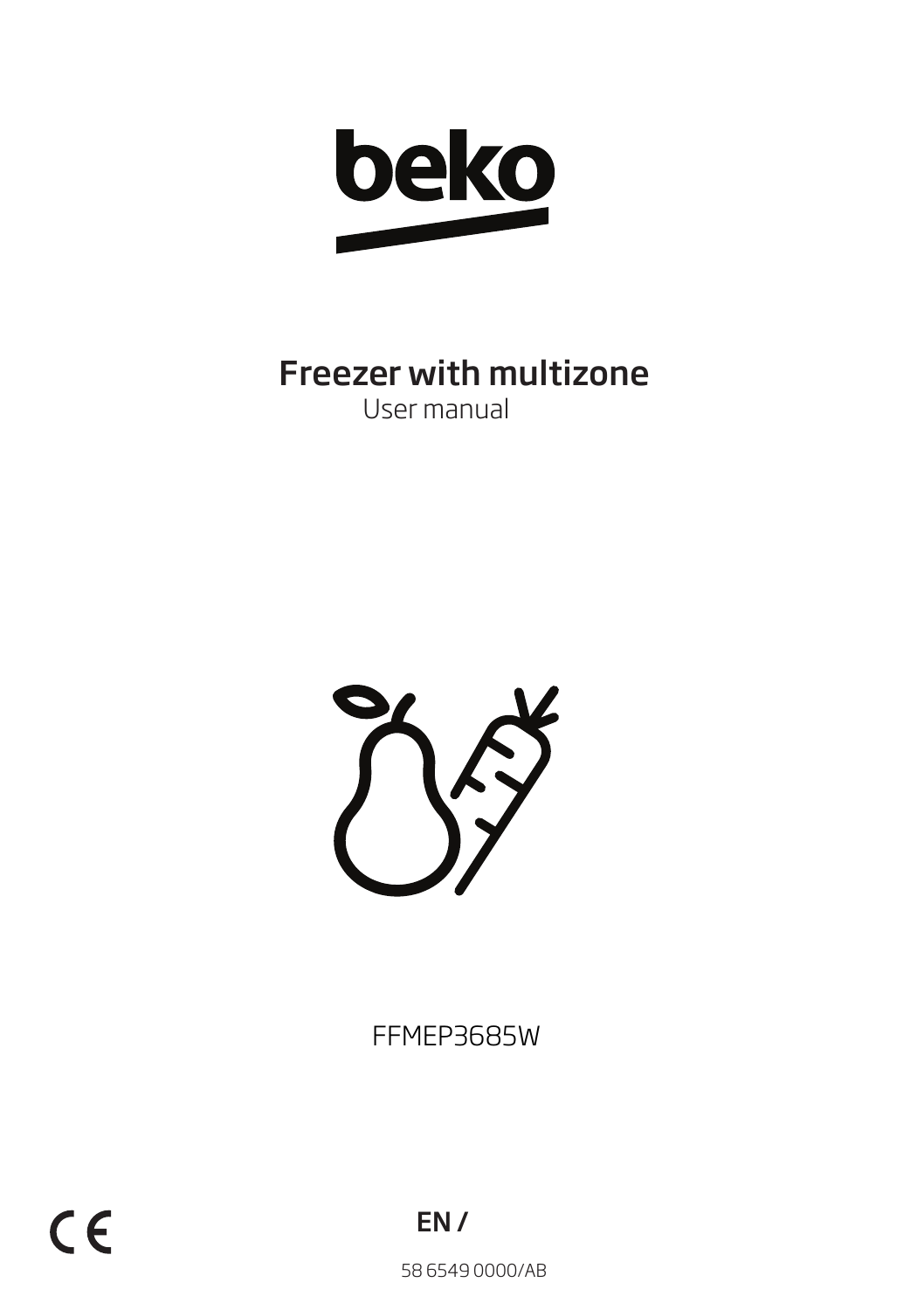## Please read this manual before using the product!

Dear Customer,

We'd like you to make the best use of our product, which has been manufactured in modern facilities with care and meticulous quality controls.

Thus, we advice you to read the entire user manual before you use the product. In case the product changes hands, do not forget to hand the guide to its new owner along with the product.

## This guide will help you use the product quickly and safely.

- Please read the user quide carefully before installing and operating the product.
- Always observe the applicable safety instructions.
- Keep the user guide within easy reach for future use.
- Please read any other documents provided with the product.

Keep in mind that this user guide may apply to several product models. The guide clearly indicates any variations of different models.

| A               | Important information and<br>useful tips.                                                                                     |  |
|-----------------|-------------------------------------------------------------------------------------------------------------------------------|--|
|                 | Risk of life and property.                                                                                                    |  |
|                 | Risk of electric shock.                                                                                                       |  |
| $\blacklozenge$ | The product's packaging<br>is made of recyclable<br>materials, in accordance<br>with the National<br>Environment Legislation. |  |

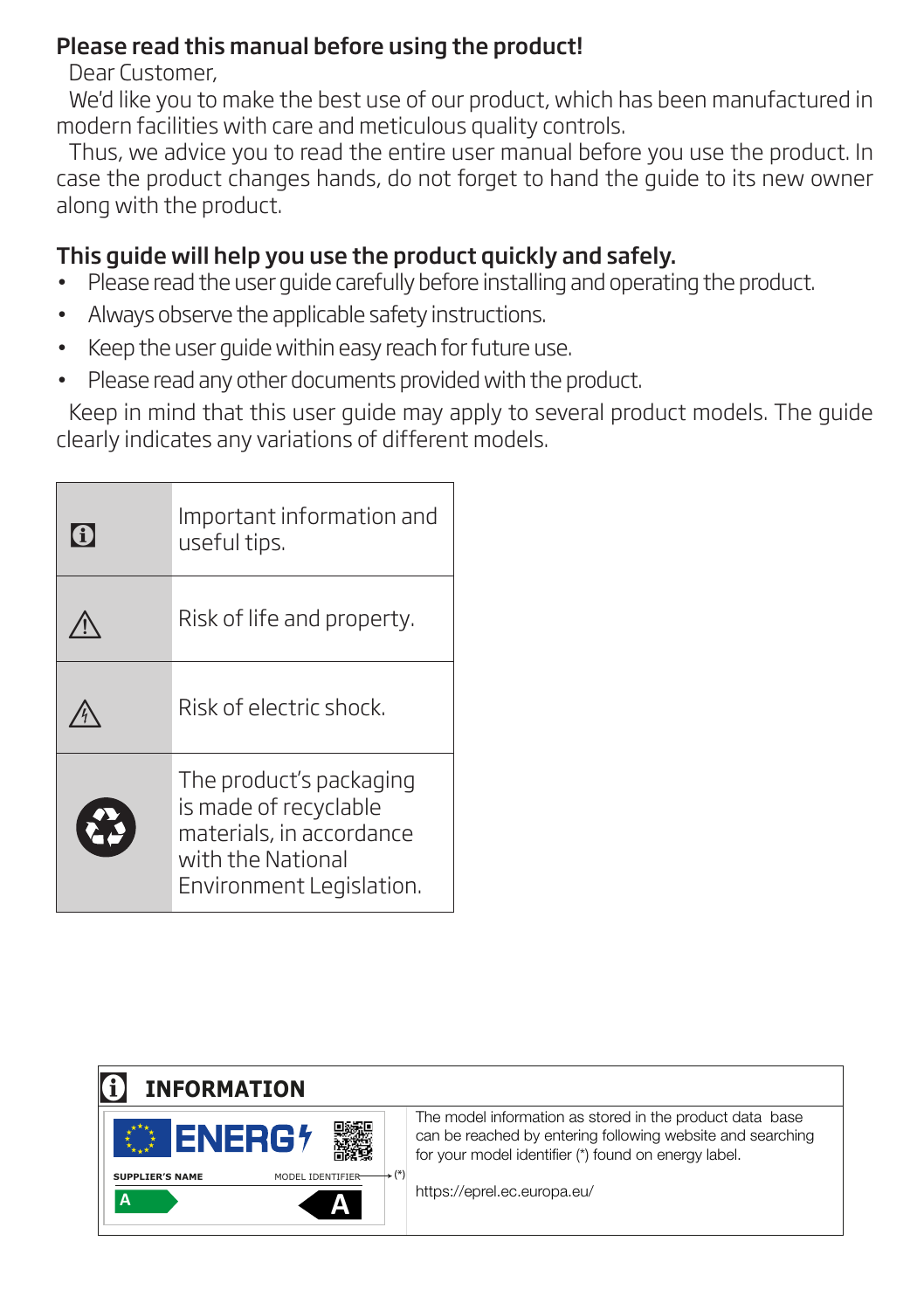## **1.Safety and environment instructions 4**

| Compliance with WEEE Directive and |  |
|------------------------------------|--|
| Disposing of the Waste Product 7   |  |
| Compliance with RoHS Directive7    |  |
|                                    |  |
|                                    |  |

# **2 Your Freezer 8**

**3 Installation 9**

| Appropriate Installation Location 9 |  |
|-------------------------------------|--|
|                                     |  |
|                                     |  |

# **4 Preparation 11**

# **5 Operating the product 12**

| Recommendations for preserving the     |  |
|----------------------------------------|--|
|                                        |  |
| Deep-freeze information16              |  |
|                                        |  |
| Changing the door opening direction 17 |  |

| <b>6 Maintenance and cleaning 18</b> |  |
|--------------------------------------|--|
|                                      |  |
| Protecting the plastic surfaces 18   |  |

| <b>7Troubleshooting</b> |
|-------------------------|
|-------------------------|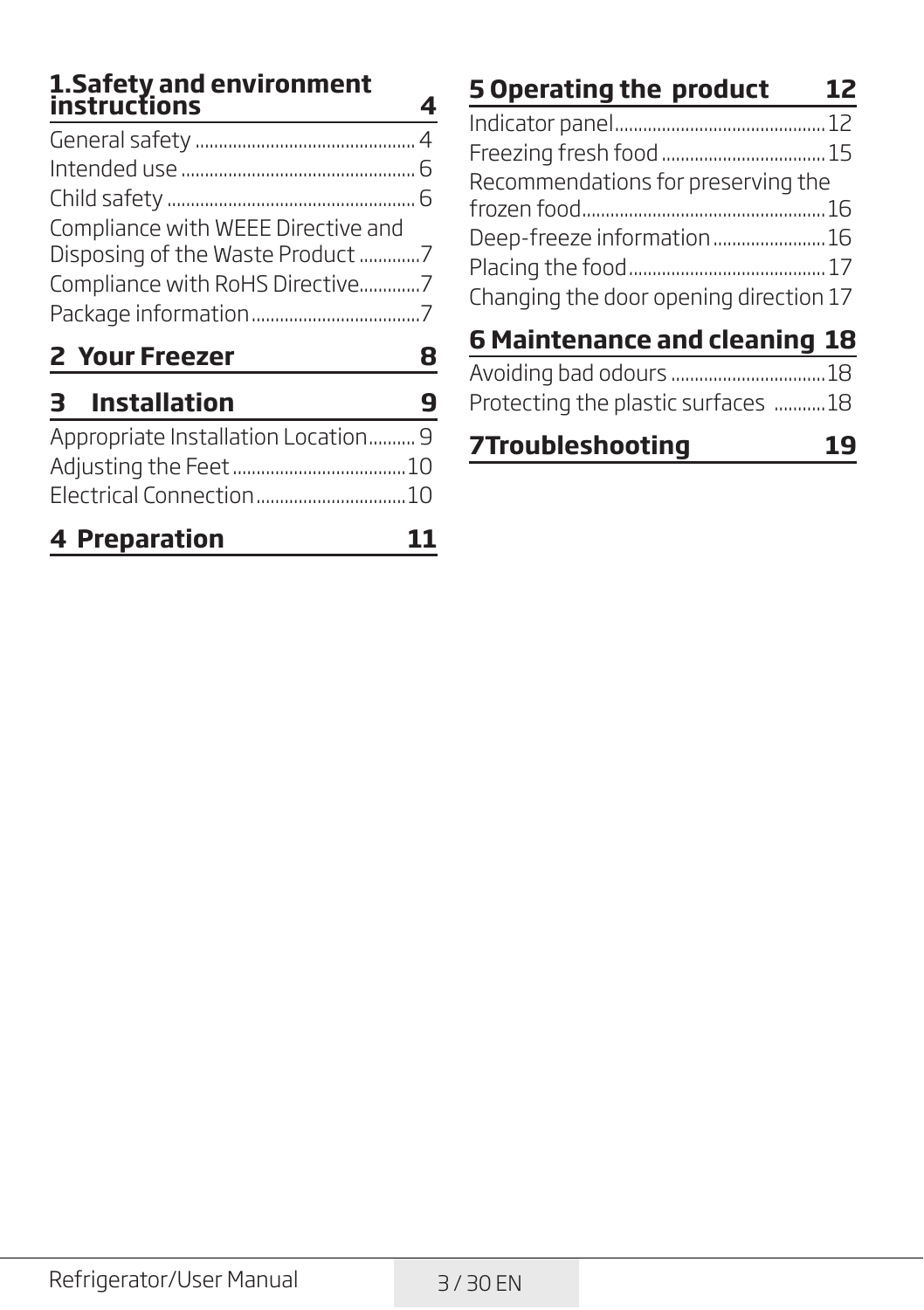# **1. Safety and environment instructions**

This section provides the safety instructions necessary to prevent the risk of injury and material damage. Failure to observe these instructions will invalidate all types of product warranty.

# Intended use

| <b>WARNING:</b><br>Keep ventilation openings,<br>in the appliance enclosure<br>or in the built-instructure,<br>clear of obstruction.                                                            |  |  |  |
|-------------------------------------------------------------------------------------------------------------------------------------------------------------------------------------------------|--|--|--|
| <b>WARNING:</b><br>Do not use mechanical<br>devices or other means to<br>accelerate the defrosting<br>process, other than those<br>recommended<br>by the<br>manufacturer.                       |  |  |  |
| WARNING:<br>Do not damage the<br>refrigerant circuit.                                                                                                                                           |  |  |  |
| <b>WARNING:</b><br>Do not use electrical<br>appliances inside the food<br>storage compartments<br>of the appliance, unless<br>they are of the type<br>recommended<br>the<br>by<br>manufacturer. |  |  |  |

# **1.1.General safety**

• This product should not be used by persons with physical, sensory and mental disabilities, without sufficient knowledge and experience or by children. The device can only be used by such persons under supervision and instruction of a person responsible for their safety.

Children should not be allowed to play with this device.

- In case of malfunction, unplug the device.
- After unplugging, wait at least 5 minutes before plugging in again.
- Unplug the product when not in use.
- Do not touch the plug with wet hands! Do not pull the cable to plug off, always hold the plug.
- Do not plug in the refrigerator if the socket is loose.
- Unplug the product during installation, maintenance, cleaning and repair.
- If the product will not be used for a while, unplug the product and remove any food inside.
- Do not use the product when the compartment with circuit cards located on the upper back part of the product (electrical card box cover) (1) is open.



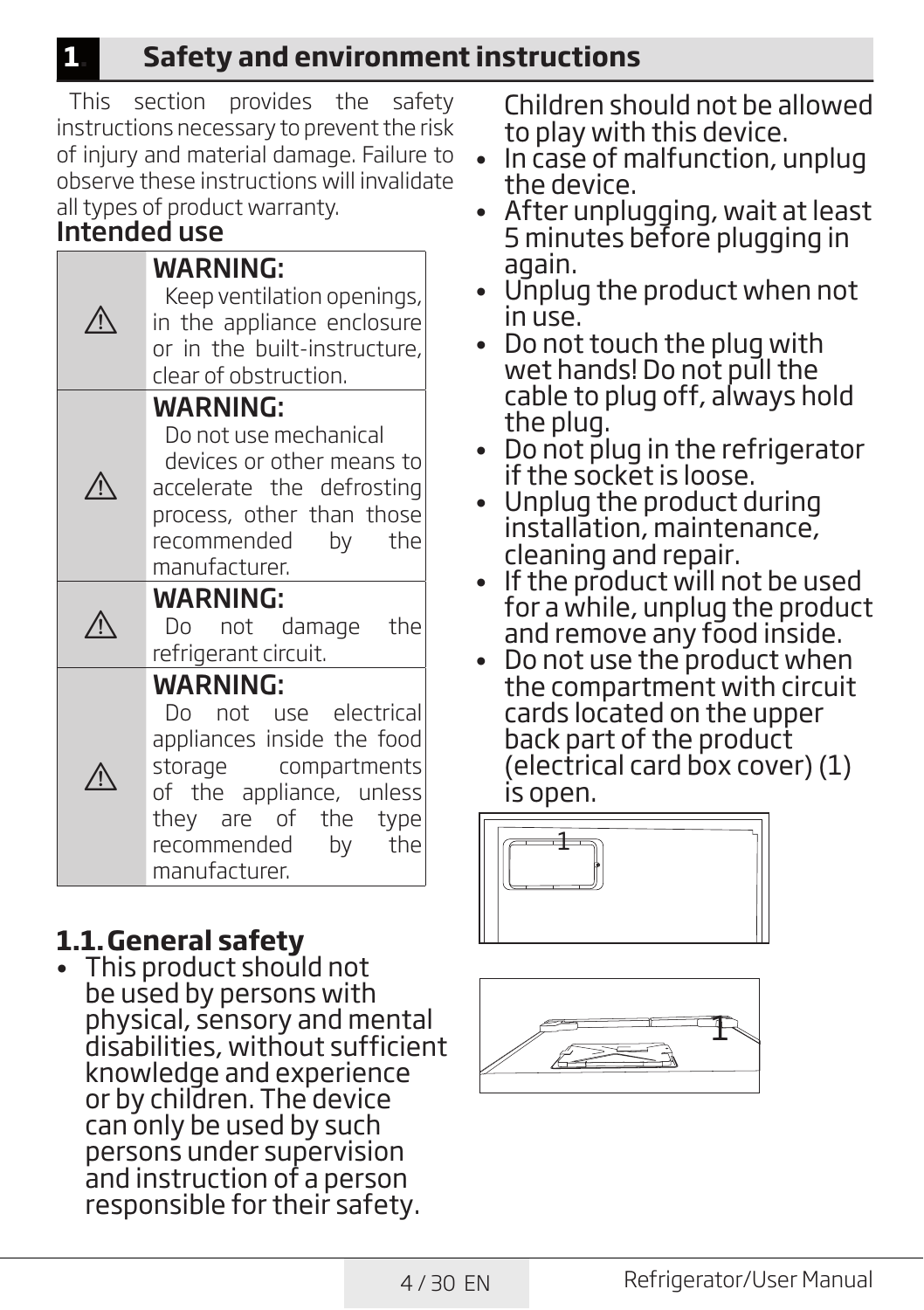# Safety and environment instructions

- Do not use steam or steamed cleaning materials for cleaning the refrigerator and melting the ice inside. Steam may contact the electrified areas and cause short circuit or electric shock!
- Do not wash the product by spraying or pouring water on it! Danger of electric shock!
- In case of malfunction, do not use the product, as it may cause electric shock. Contact the authorised service before doing anything.
- Plug the product into an earthed socket. Earthing must be done by a qualified electrician.
- If the product has LED type lighting, contact the authorised service for replacing or in case of any problem.
- Do not touch frozen food with wet hands! It may adhere to your hands!
- Do not place liquids in bottles and cans into the freezer compartment. They may explode.
- Place liquids in upright position after tightly closing the lid.
- Do not spray flammable substances near the product, as it may burn or explode.
- Do not keep flammable materials and products with flammable gas (sprays, etc.) in the refrigerator.
- Do not place containers holding liquids on top of the product. Splashing water on an electrified part may cause electric shock and risk of fire.
- Exposing the product to rain, snow, sunlight and wind will cause electrical danger. When relocating the product, do not pull by holding the door handle. The handle may come off.
- Take care to avoid trapping any part of your hands or body in any of the moving parts inside the product.
- Do not step or lean on the door, drawers and similar parts of the refrigerator. This will cause the product to fall down and cause damage to the parts.
- Take care not to trap the power cable.

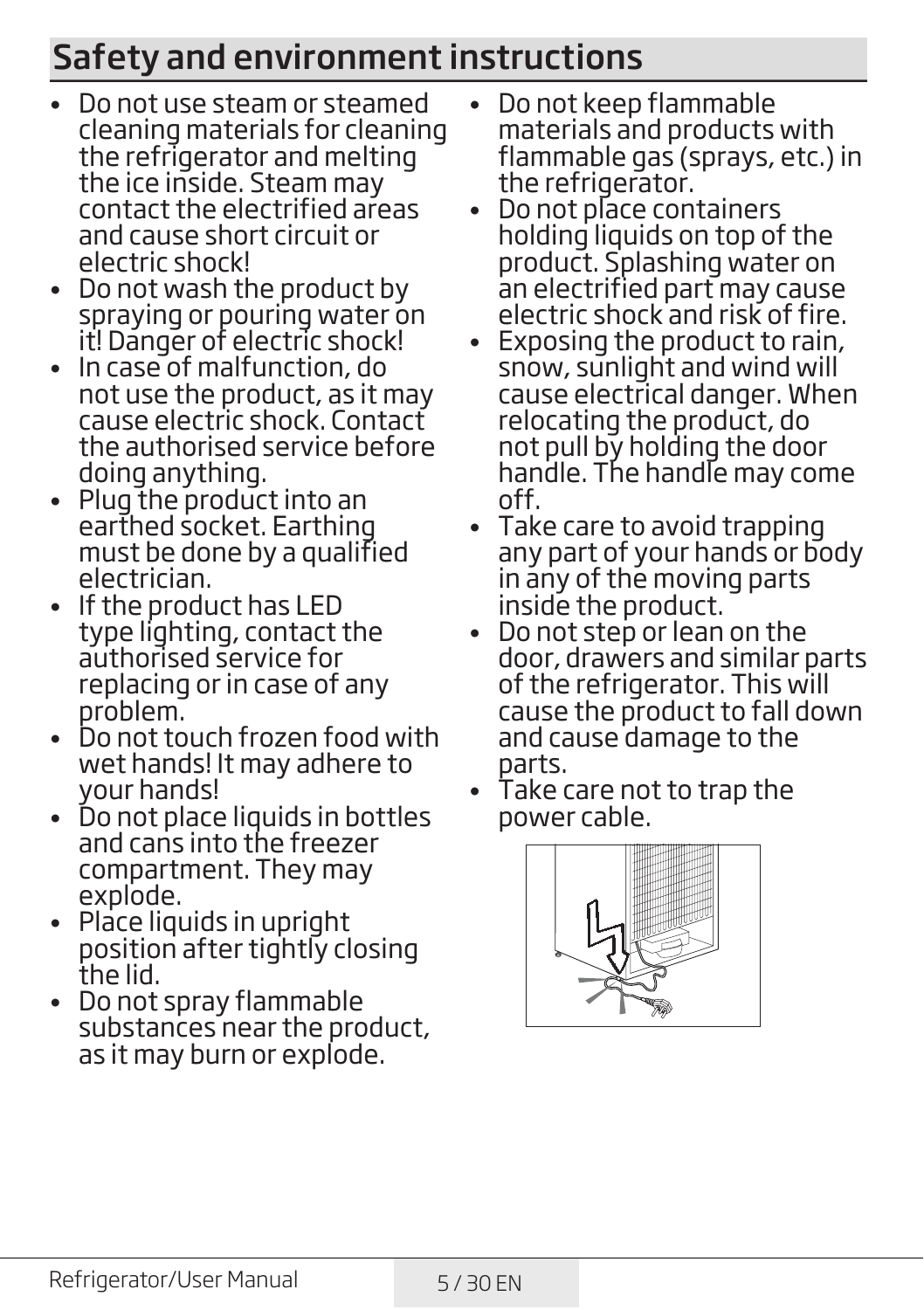# Safety and environment instructions

# **1.1.1 HC warning**

If the product comprises a cooling system using R600a gas, take care to avoid damaging the cooling system and its pipe while using and moving the product. This gas is flammable. If the cooling system is damaged, keep the product away from sources of fire and ventilate the room immediately.

> The label on the inner left side indicates the type of gas used in the product.

# **1.1.2 For models with water dispenser**

G

- Pressure for cold water inlet shall be maximum 90 psi (620 kPa). If your water pressure exceeds 80 psi (550 kPa), use a pressure limiting valve in your mains system. If you do not know how to check your water pressure, ask for the help of a professional plumber.
- If there is risk of water hammer effect in your installation, always use a water hammer prevention equipment in your installation. Consult Professional plumbers if you are not sure that there is no water hammer effect in your installation.
- Do not install on the hot water inlet. Take precautions against of the risk of freezing of the hoses. Water temperature operating interval shall be 33°F (0.6°C) minimum and 100°F (38°C) maximum.
- Use drinking water only.

# **1.2.Intended use**

- This product is designed for home use. It is not intended for commercial use.
- The product should be used to store food and beverages only.
- Do not keep sensitive products requiring controlled temperatures (vaccines, heat sensitive medication, medical supplies, etc.) in the refrigerator.
- The manufacturer assumes no responsibility for any damage due to misuse or mishandling.
- Original spare parts will be provided for 10 years, following the product purchasing date.

# **1.3.Child safety**

- Keep packaging materials out of children's reach.
- Do not allow the children to play with the product.
- If the product's door comprises a lock, keep the key out of children's reach.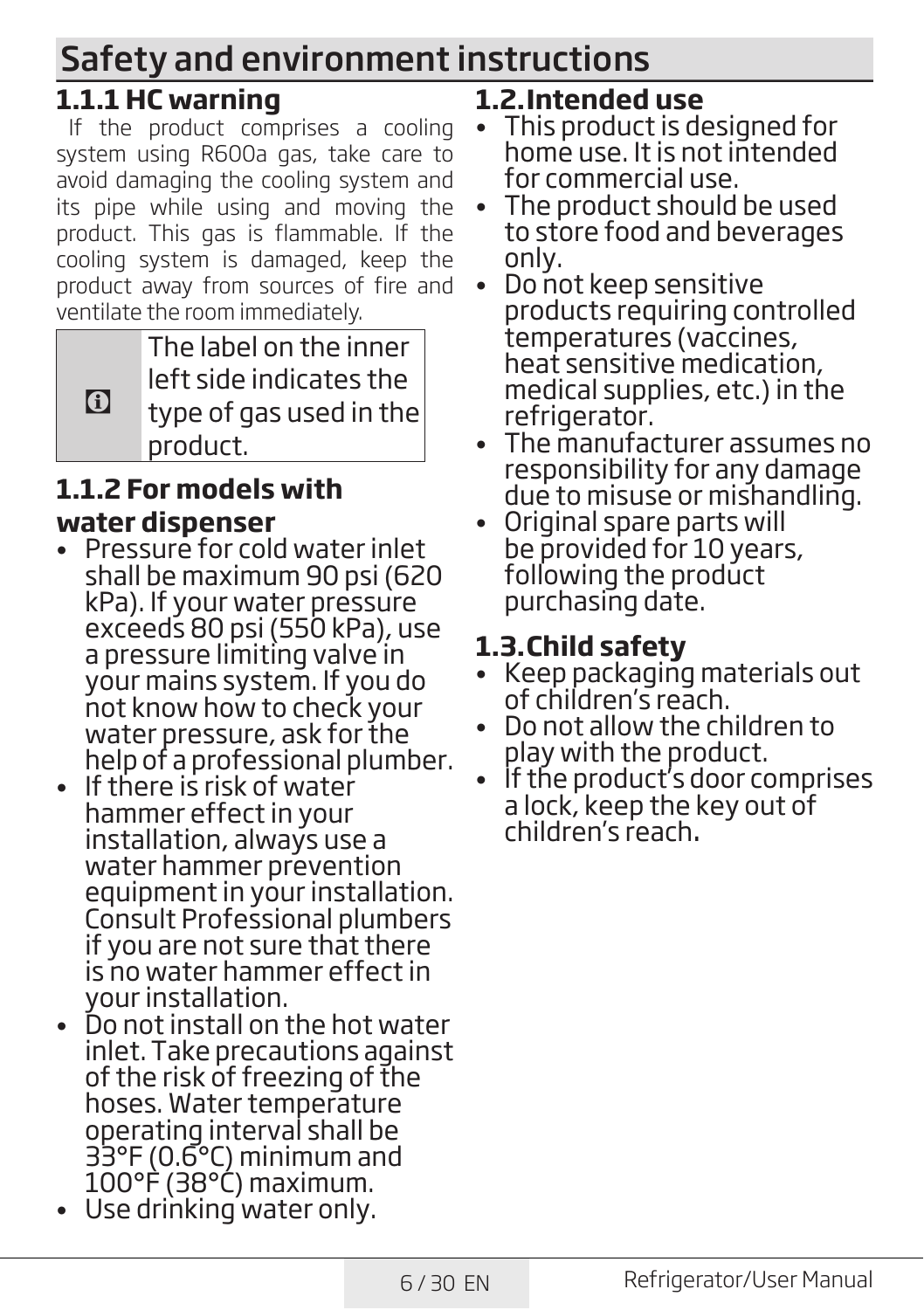# Safety and environment instructions

# **1.4. Compliance with WEEE Directive and Disposing of the Waste Product**

This product complies with EU WEEE Directive (2012/19/EU). This product bears a classification symbol for waste electrical and electronic equipment (WEEE).



This product has been manufactured with high quality parts and materials which can be reused and are suitable for recycling. Do not dispose of the waste product with normal domestic and

other wastes at the end of its service life. Take it to the collection center for the recycling of electrical and electronic equipment. Please consult your local authorities to learn about these collection centers.

# **1.5.Compliance with RoHS Directive**

• This product complies with EU WEEE Directive (2011/65/EU). It does not contain harmful and prohibited materials specified in the Directive.

# **1.6.Package information**

Packaging materials of the product are manufactured from recyclable materials in accordance with our National Environment Regulations. Do not dispose of the packaging materials together with the domestic or other wastes. Take them to the packaging material collection points designated by the local authorities.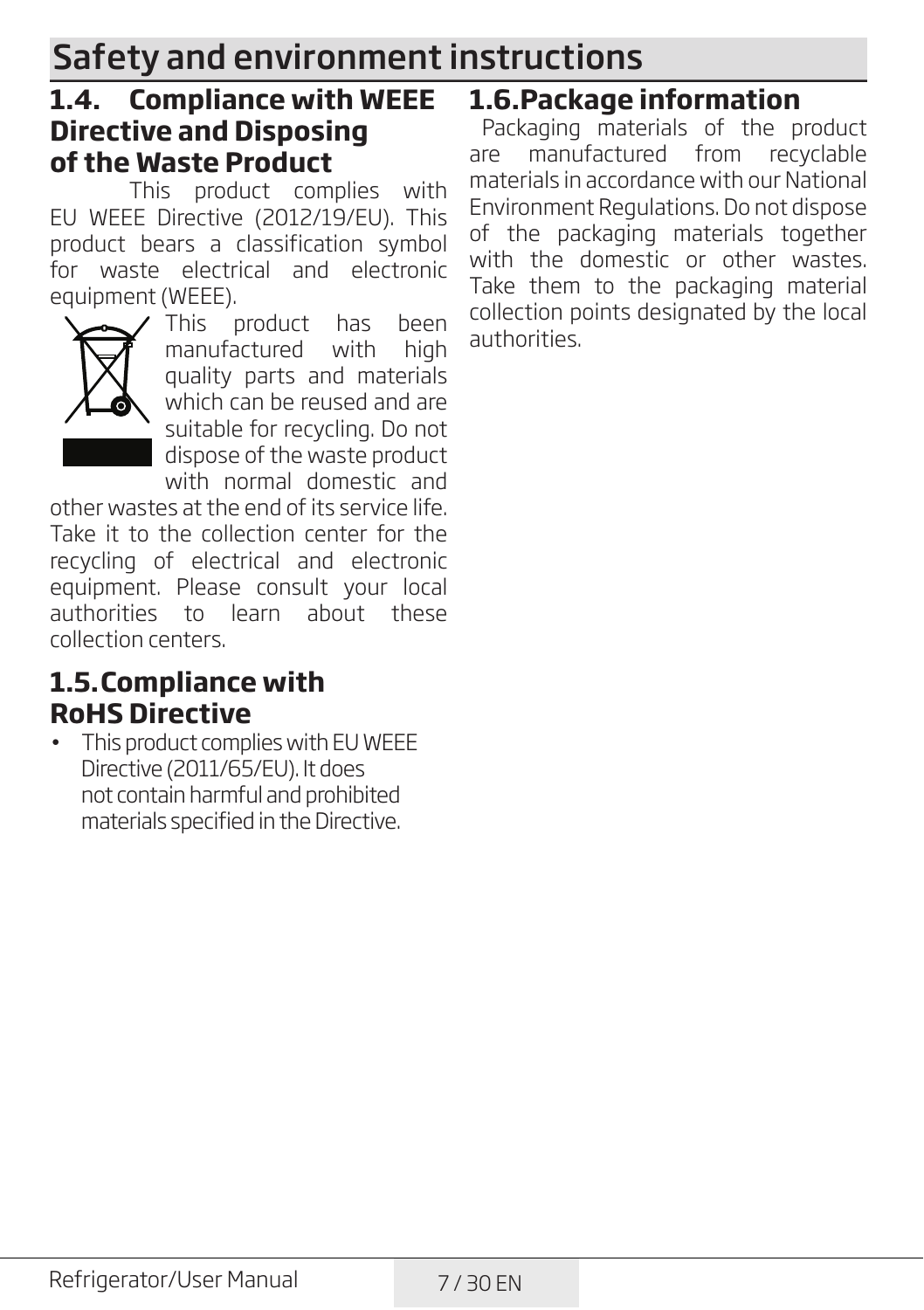

- 1. Multi Zone compartment glass shelves
- 2. Crisper or chiller compartment
- 3. Deep-freeze compartment
- 4. Adjustable legs

#### \* May not be available in all models

 $\overline{a}$  Figures that take place in this instruction manual are schematic and may not correspond exactly with your product. If the subject parts are not included in the product you have purchased, then it is valid for other models.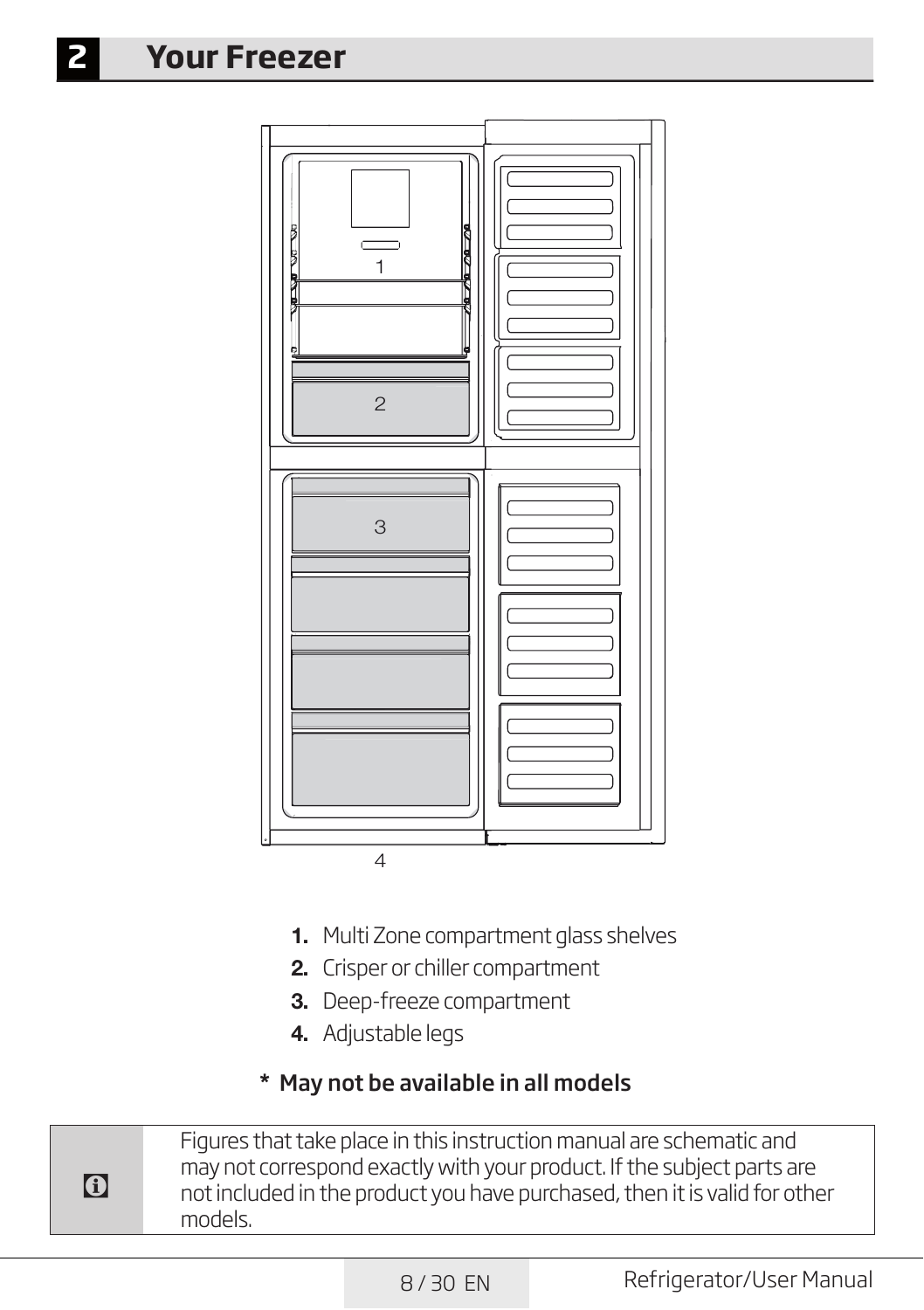# **3.1. Appropriate Installation Location**

Contact an Authorized Service for the installation of the product. In order to prepare the product for use, refer the information in the user manual and ensure that electrical installation and water installation are appropriate. If not, call a qualified electrician and technician to have any necessary arrangements carried out.

| <b>WARNING: Manufacturer shall</b><br>not be held liable for damages<br>that may arise from procedures<br>carried out by unauthorized<br>persons.                                                                                                                                                         |
|-----------------------------------------------------------------------------------------------------------------------------------------------------------------------------------------------------------------------------------------------------------------------------------------------------------|
| <b>WARNING: Product must</b><br>not be plugged in during<br>installation. Otherwise, there<br>is the risk of death or serious<br>injury!                                                                                                                                                                  |
| WARNING:<br>If the door clearance of the<br>room where the product shall<br>be place is so tight to prevent<br>passing of the product, remove<br>the door of the room and pass<br>the product through the door<br>by turning it to its side; if this<br>does not work, contact the<br>authorized service. |
| Place the product on an even floor                                                                                                                                                                                                                                                                        |

- surface to prevent jolts. • Install the product at least 30 cm away from heat sources such as hobs, heater cores and stoves and at least 5
- cm away from electrical ovens. • Product must not be subjected to direct sun light and kept in humid places.

• Appropriate air ventilation must be provided around your product in order to achieve an efficient operation. If the product is to be placed in a recess in the wall, pay attention to leave at least 5 cm distance with the ceiling and side walls.

# **Installing the Plastic Wedges**

Plastic wedges supplied with the product are used to create the distance for the air circulation between the product and the rear wall.

- 1. To install the wedges, remove the screws on the product and use the screws supplied together with the wedges.
- 2. Insert the 2 plastic wedges onto the rear ventilation cover as illustrated in the figure.

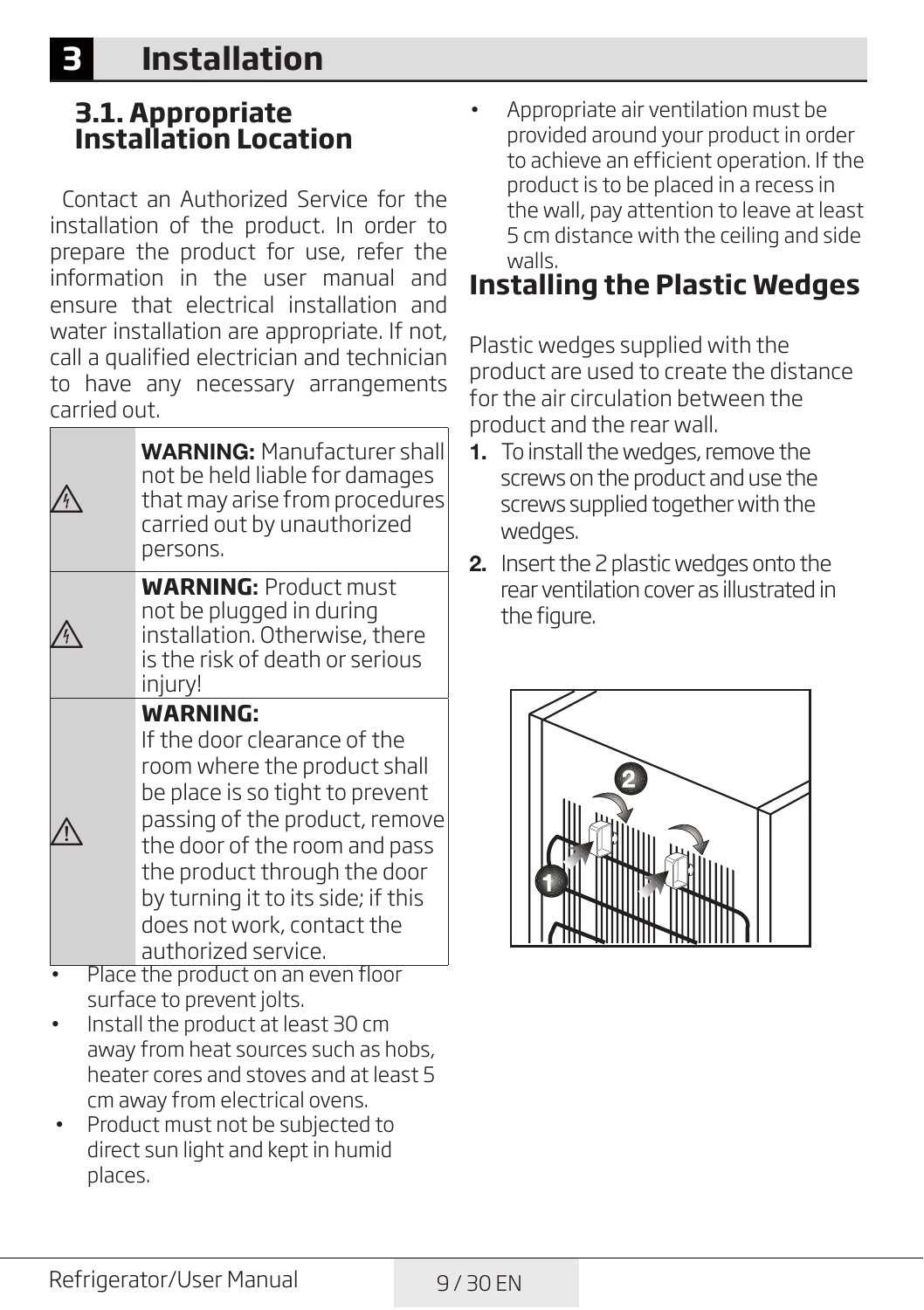# **Installation**

# **3.2.Adjusting the Feet**

If the product stands unbalanced after installation, adjust the feet on the front by rotating them to the right or left.



# **3.3.Electrical Connection**

|    | <b>WARNING:</b> Do not make<br>connections via extension<br>cables or multi-plugs.                             |  |  |  |
|----|----------------------------------------------------------------------------------------------------------------|--|--|--|
|    | <b>WARNING: Damaged</b><br>power cable must be<br>replaced by the Authorized<br>Service Agent.                 |  |  |  |
| IA | If two coolers are to be<br>installed side by side, there<br>should be at least 4 cm<br>distance between them. |  |  |  |

- Our company shall not be liable for any damages that will arise when the product is used without grounding and electrical connection in accordance with the national regulations.
- Power cable plug must be within easy reach after installation.
- Connect your refrigerator to a grounded outlet rated for a voltage value of 220-240V /50 Hz. Outlet shall have 10 to 16A fuse.
- Do not extension cords or cordless multiple outlets between your product and the wall outlet.
- Your product requires adequate air circulation to function efficiently. If the product will be placed in an alcove, remember to leave at least 5 cm clearance between the product and the ceiling, rear wall and the side walls.
- If the product will be placed in an alcove, remember to leave at least 5 cm clearance between the product and the ceiling, rear wall and the side walls. Check if the rear wall clearance protection component is present at its location (if provided with the product). If the component is not available, or if it is lost or fallen, position the product so that at least 5 cm clearance shall be left between the rear surface of the product and the wall of the room. The clearance at the rear is important for efficient operation of the product.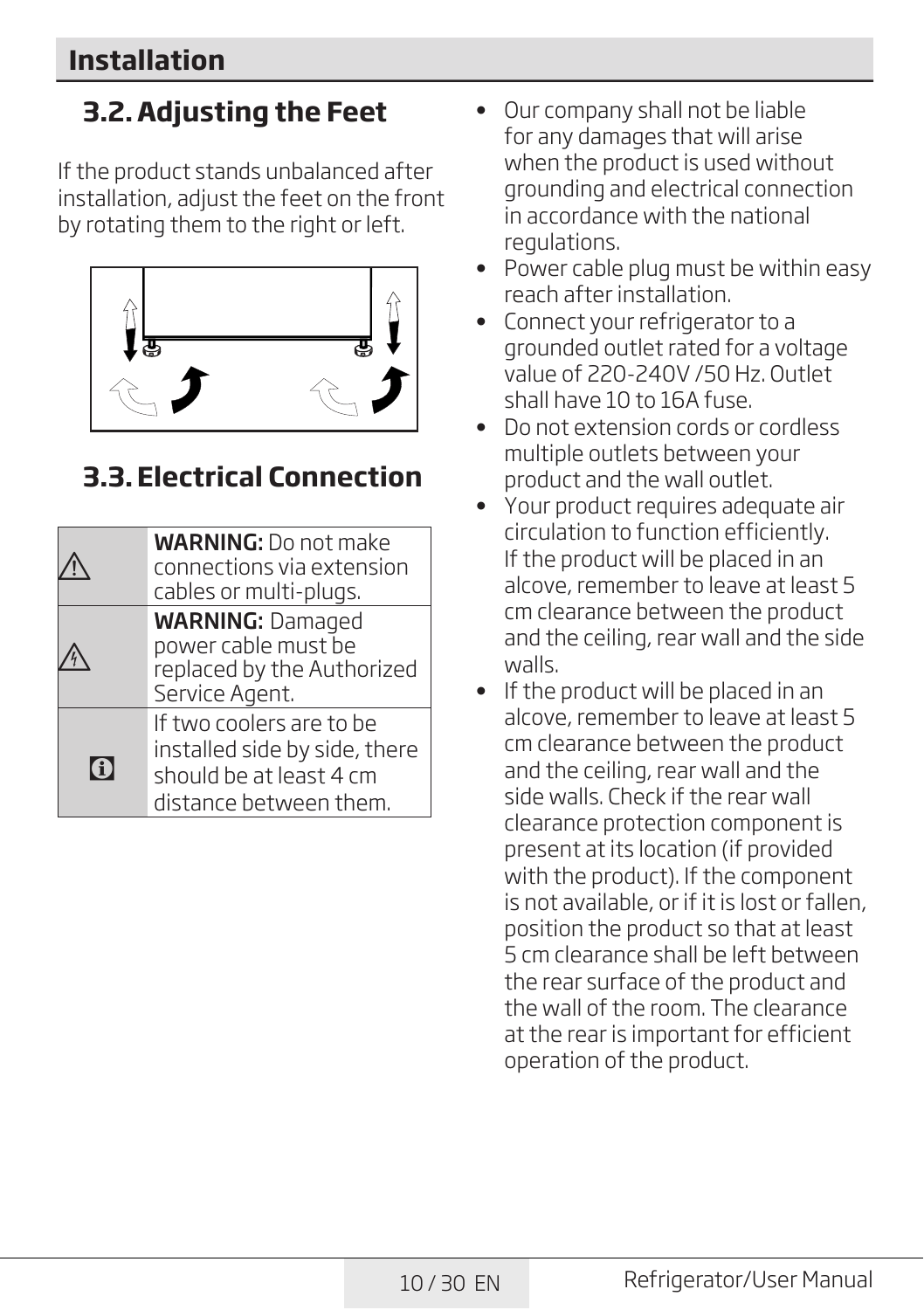# **4 Preparation**

- For a freestanding appliance; 'this refrigerating appliance is not intended to be used as a built-in appliance' ;
- Your refrigerator should be installed at least 30 cm away from heat sources such as hobs, ovens, central heater and stoves and at least 5 cm away from electrical ovens and should not be located under direct sunlight.
- The ambient temperature of the room where you install your refrigerator should at least be -15°C. Operating your refrigerator under cooler conditions is not recommended with regard to its efficiency.
- Please make sure that the interior of your refrigerator is cleaned thoroughly.
- When you operate your refrigerator for the first time, please observe the following instructions during the initial six hours.
- The door should not be opened frequently.
- It must be operated empty without any food in it.
- Do not unplug your refrigerator. If a power failure occurs out of your control, please see the warnings in the "Recommended solutions for the problems" section.
- Original packaging and foam materials should be kept for future transportations or moving.
- The baskets/drawers that are provided with the chill compartment must always be in use for low energy consumption and for better storage conditions.
- Food contact with the temperature sensor in the freezer compartment may increase energy consumption of the appliance. Thus any contact with the sensor(s) must be avoided.
- In some models, the instrument panel automatically turns off 5 minutes after the door has closed. It will be reactivated when the door has opened or pressed on any key.
- Due to temperature change as a result of opening/closing the product door during operation, condensation on the door/body shelves and the glass containers is normal.
- Since hot and humid air will not directly penetrate into your product when the doors are not opened, your product will optimize itself in conditions sufficient to protect your food. Functions and components such as compressor, fan, heater, defrost, lighting, display and so on will operate according to the needs to consume minimum energy under these circumstances.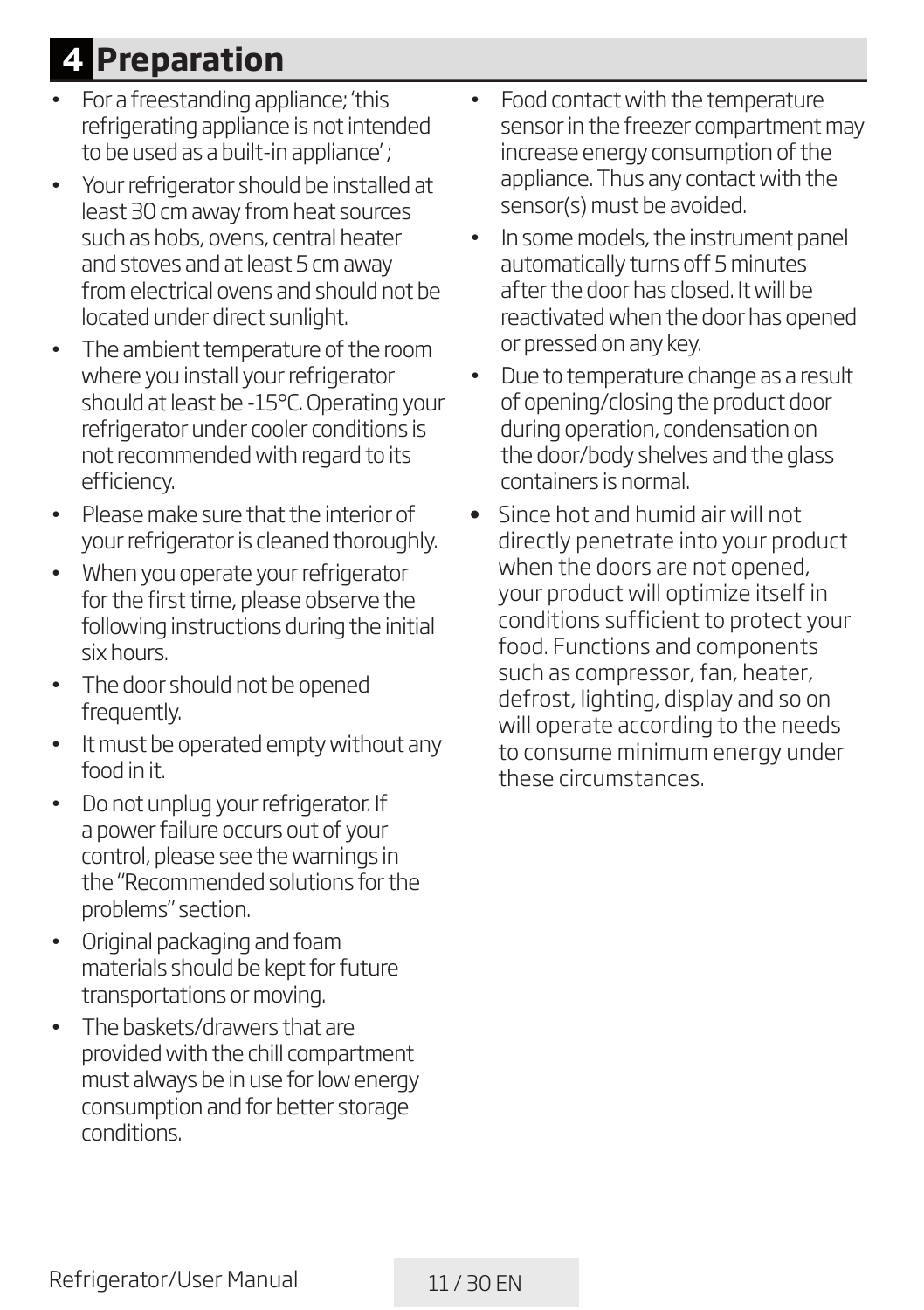# **5.1. Indicator panel**



- 1. Power failure/High temperature / error warning icon
- 2. Energy saving (display off) icon
- **3.** Multi Zone quick fridge / freeze button
- 4. Multi Zone compartment mode selection button
- **5.** Multi Zone compartment temperature setting button
- 6. Multi Zone compartment on / off button
- 7. Termination of the High Temperature Warning
- 8. Key lock
- 9. Eco-fuzzy button
- 10. Freezer compartment temperature setting button
- 11. Quick freeze button



Figures in this user manual are schematic and may not match the product<br>exactly. If the subject parts are not included in the product you have<br>purchased, then those parts are valid for other models. exactly. If the subject parts are not included in the product you have purchased, then those parts are valid for other models.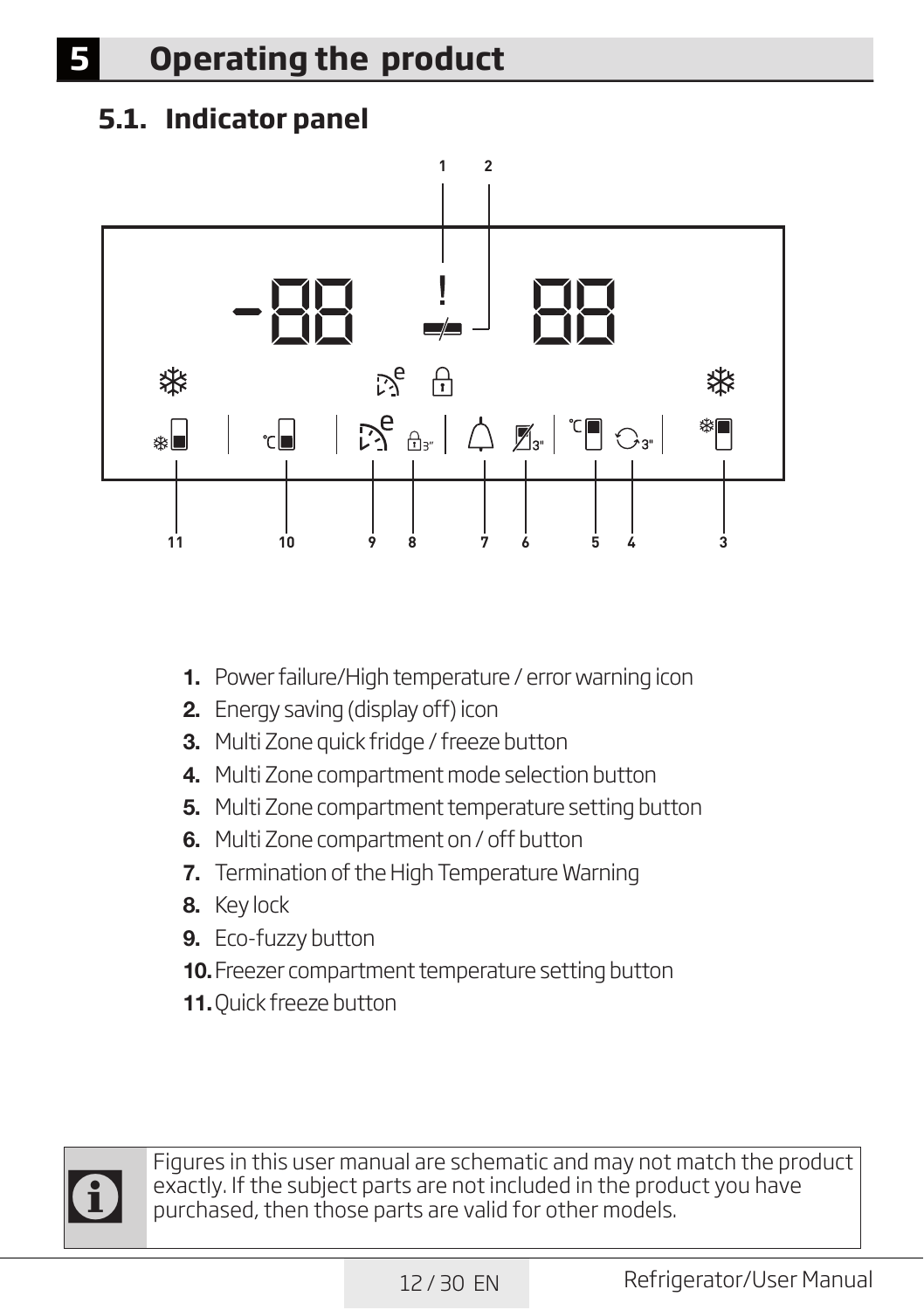## 1. 1. Power Failure / High temperature / Error status indicator

This indicator  $(\underline{\mathbb{I}})$  illuminates in case of power failure, high temperature and error warnings.When the temperature of the freezer compartment is heated up to a critical level for the frozen food, the maximum value reached by the freezer compartment temperature flashes on the digital indicator.Check the food in the freezer compartment.

This is not a malfunction. The warning may be deleted by pressing any button or on the alarm off button. (Cancelling by pressing any button is not applicable for every model.)

This indicator  $(\mathbf{I})$  illuminated when a sensor failure occurs, too. When this indicator is illuminated, "E" and figures such as "1,2,3..." are displayed alternatively on the temperature indicator. These figures on the indicator inform the service personnel about the error.

# 2. Energy saving (display off) icon

If the product doors are kept closed for a long time, the energy saving function is automatically activated and the energy saving symbol is illuminated. When the energy saving function is active, all icons will turn off except for the energy saving icon and the key lock icon (if enabled). When the energy saving function is activated, if any button is pressed or the door is opened, energy saving function will be cancelled and the symbols on display will return to normal.

Energy saving function is a factory default and cannot be cancelled.

#### 3. Multi Zone quick fridge / freeze button

The joker compartment can function as quick fridge (if set to cooling) / quick freezer (if set to freezing) depending on the set cabinet selection. Press button (3) for quick fridge / freeze; quick fridge / freeze indicator( $\sqrt[*]{\hspace{-1.2mm} \blacksquare}$ ) will be activated. When the quick fridge / freeze function is activated, joker compartment temperature indicator value is shown as 1°C (if joker compartment is set as fridge) or as -27 °C (if joker compartment is set as freezer). To cancel this function, press the Quick fridge / freeze button again. Quick fridge / freeze indicator will turn off and the refrigerator will return to its normal settings. Quick fridge function is cancelled automatically in 1 hour and quick freeze function is cancelled in 24 hours if you do not cancel it. If you want to cool or freeze large amounts of fresh food, press the quick fridge / freeze button before putting the food into the joker compartment.

#### 4. Multi Zone compartment mode selection button

When you press and hold  $(\bigcirc_{3})$  for 3 seconds, you can set the mode of the joker compartment to fridge or freezer. By default, the joker compartment is set to freezer mode. If you press and hold  $(\bigcirc_{s})$ for 3 seconds when the joker compartment is in freezer mode, the joker compartment will be set as fridge. If you press and hold  $(\mathbb{G}_{3})$  for 3 seconds when the joker compartment is in fridge mode, the joker compartment will be set as freezer.



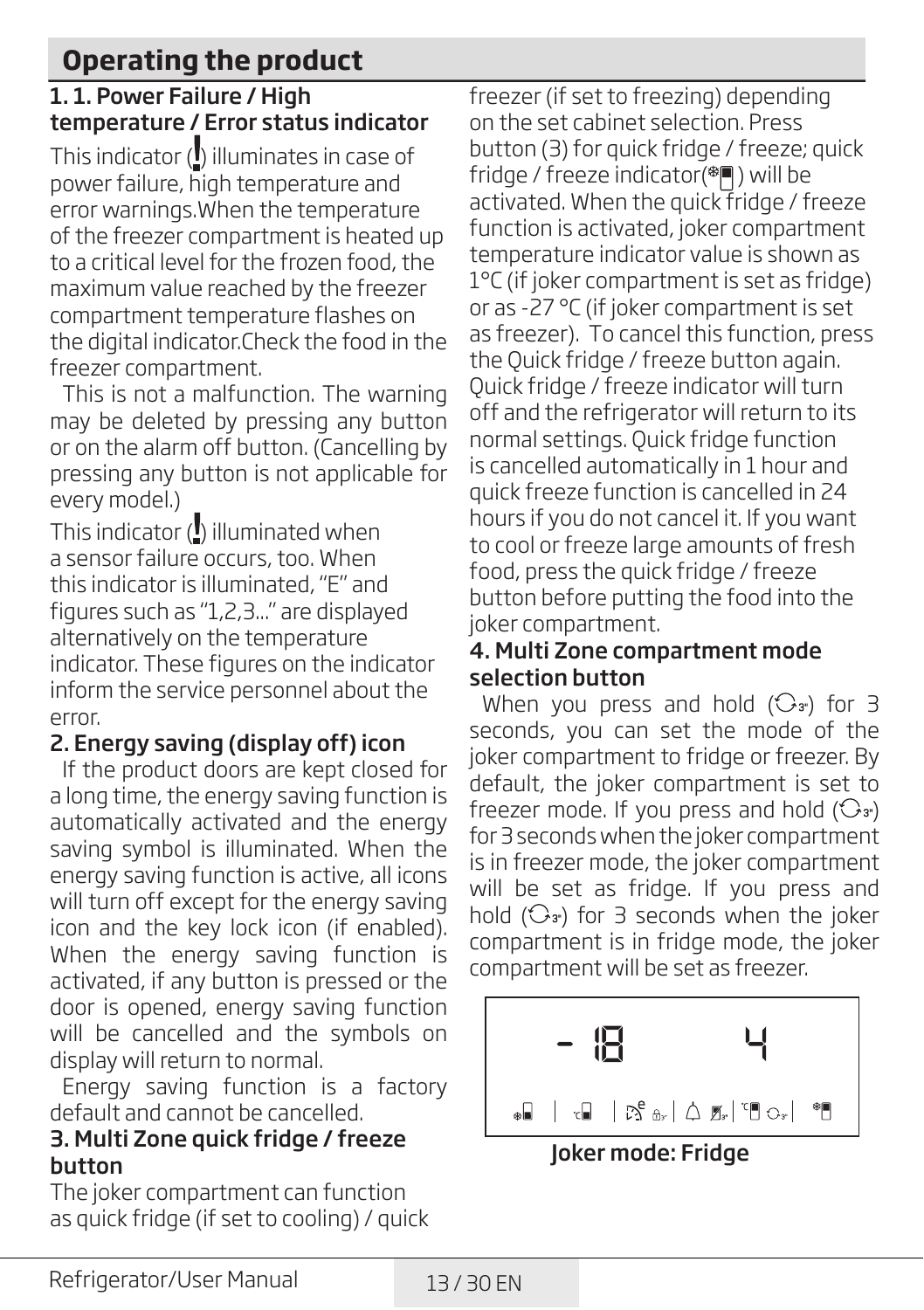$\overline{a}$ 

$$
- \left[ \begin{array}{cc} 0 & -1 \\ -1 & -1 \end{array} \right]
$$

#### Joker mode: Freezer 5. Multi Zone compartment temperature setting button

When this button  $(\mathbb{P})$  is pressed, the temperature on the indicator can be set to 4, 5, 6, 7, 8, 1, 2 and 3°C if the joker compartment is set to fridge mode. If the joker compartment is set to freezer mode, the temperature on the indicator can be set to -18,-19, -20, -21, -22, -23 and -24°C.

#### 6.Multi Zone compartment on / off button

If the joker compartment is active, the fridge function of the joker compartment will be deactivated when this button

 $(\mathbb{Z}_{3})$  is pressed and held for 3 seconds. If the joker compartment is not active, the fridge function of the joker compartment will be activated when the same button

 $(\mathbb{Z}_{3})$  is pressed and held long for 3 seconds. In case of power failure, the product will remember if the joker compartment was on or off. You can save energy through this function. No food should be placed into the joker compartment when it is off.(When joker compartment is off, the temperature indicator of joker cabinet is shown as - -.)

When the Joker compartment is off mode, the keys related to the joker compartment are not active. When you set the joker compartment to fridge or freezer mode, the keys will be activated again.

Joker compartment off

#### Joker compartment on 7. Termination of the high temperature warning

In case of power failure/high temperature alarm, after checking the foods in the freezer compartment, press  $(\hat{\Delta})$  to clear the warning.



#### Indicator panel in case of a high temperature alarm

In case of high temperature alarm, press the button in the circle to clear the warning.



Indicator panel while the high temperature alarm is off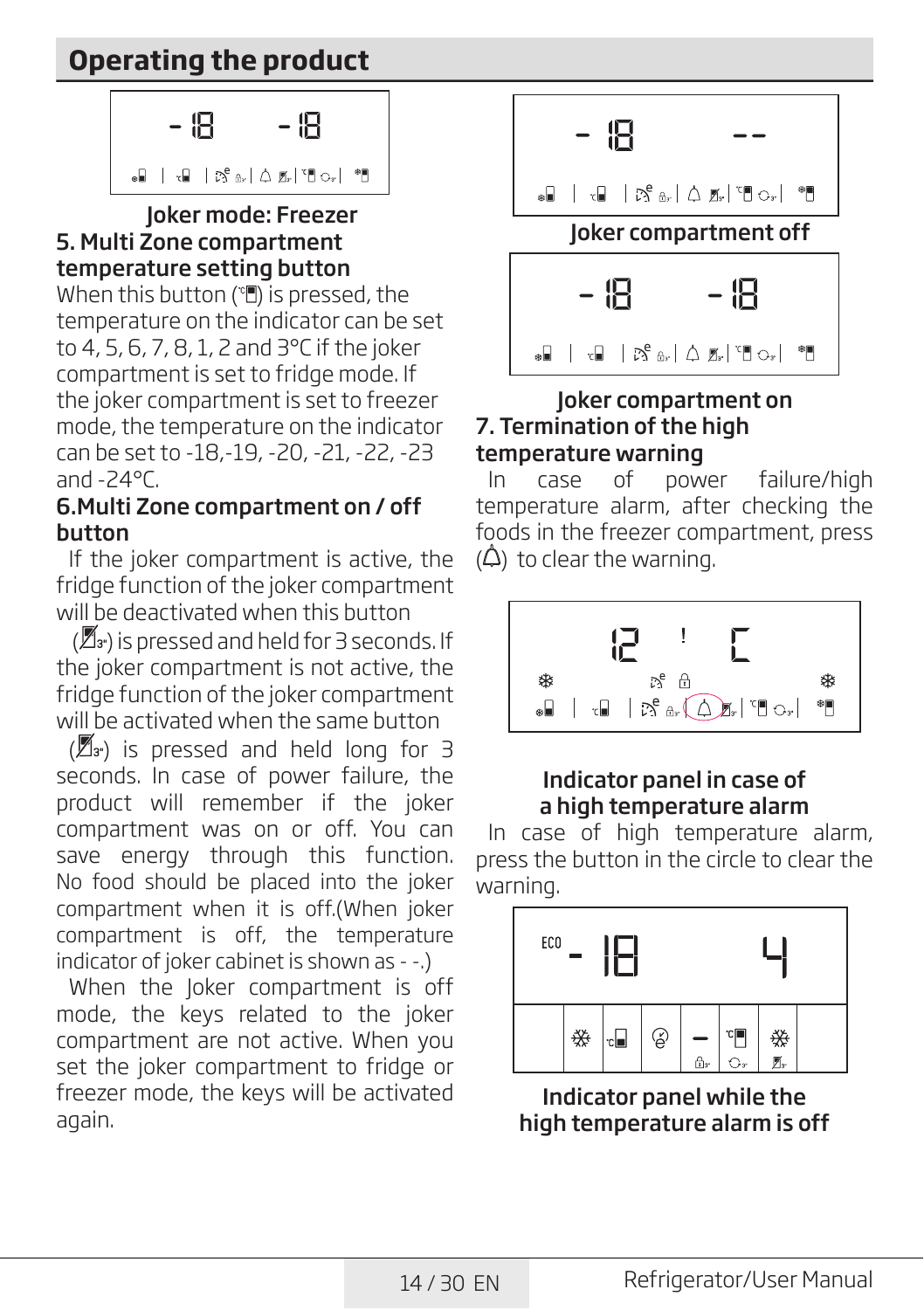## 8. Key lock

If you press and hold  $(\theta 3)$  for 3 seconds, the key lock icon  $(a)$  will turn on and the key lock mode will be activated. When the key lock mode is activated, buttons do not function. If you press and hold

 $(63)$  again for 3 seconds, the key lock icon will turn off and the key lock mode will be deactivated. If you want to ensure that the temperature setting of the refrigerator cannot be changed, press the **key lock** button.  $(\theta 3)$ 

#### 9. Eco-fuzzy button

Press and hold the eco fuzzy button for 1 second to activate the eco fuzzy function. When this function is enabled, the refrigerator will start to operate in the most economical mode at least 6 hours later and the economical use indicator will turn on  $(S^e)$ . Press and hold the eco fuzzy function button for 1 second to disable the eco fuzzy function.

This indicator will turn on after 6 hours when the eco fuzzy function is activated.

#### 10. Freezer compartment temperature setting button

Press ( $v \equiv$ ) to set the temperature of the freezer compartment to -18, -19, -20, -21 -22, -23 and -24°C, respectively.

## 11. Quick freeze button

Press button no. (12) for quick freeze; the quick freeze indicator

 $(\ast \blacksquare)$  will be activated.

When the quick freeze function is on, the quick freeze indicator is lit and the freezer compartment temperature indicator displays -27. To cancel this function, press the quick freeze button

 $(*)$  again. The quick freeze indicator will turn off and the refrigerator will return to its normal settings. Quick freeze function is cancelled automatically in 24 hours if you do not cancel it. If you want to freeze large amounts of fresh food, press the quick freeze button before putting the food into the freezer compartment.

# **5.2. Freezing fresh food**

- In order to preserve the quality of the food, it shall be frozen as quickly as possible when it is placed in the freezer compartment, use the fast freezing feature for this purpose.
- You may store the food longer in freezer compartment when you freeze them while they are fresh.
- Pack the food to be frozen and close the packing so that it would not allow entrance of air.
- Ensure that you pack your food before putting them in the freezer. Use freezer containers, foils and moisture-proof papers, plastic bags and other packing materials instead of traditional packing papers.
- Label each pack of food by adding the date before freezing. You may distinguish the freshness of each food pack in this way when you open your freezer each time. Store the food frozen before in the front side of compartment to ensure that they are used first.

**G** The freezer compartment defrosts automatically.

- Frozen food must be used immediately after they are thawed and they should not be re-frozen.
- Do not freeze too large quantities of food at one time.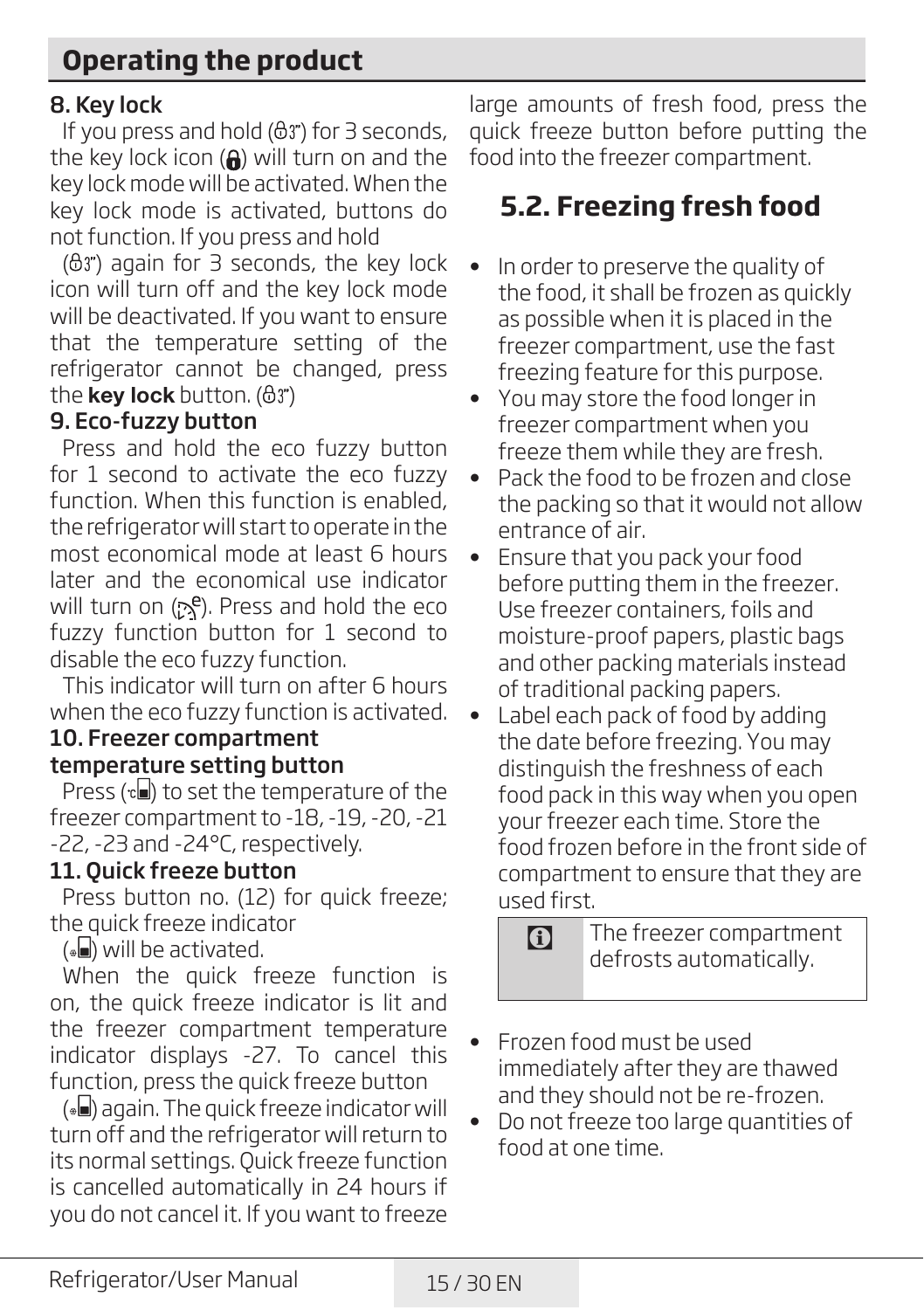| <b>Freezer</b><br><b>Compartment</b><br><b>Setting</b> | <b>Fridge</b><br>compartment<br><b>Setting</b>                                                                                                                                             | <b>Remarks</b>                          |
|--------------------------------------------------------|--------------------------------------------------------------------------------------------------------------------------------------------------------------------------------------------|-----------------------------------------|
| $-18^{\circ}$ C                                        | $4^{\circ}$ C                                                                                                                                                                              | This is the normal recommended setting. |
| $-20, -22$ or $-24$ °C                                 | These settings are recommended when the<br>$4^{\circ}$ C<br>ambient temperature exceeds 30°C.                                                                                              |                                         |
| Quick Freeze                                           | Use when you wish to freeze your food in a short<br>time. Your product will return to its previous<br>$4^{\circ}$ C<br>mode when the process is over.                                      |                                         |
| -18°C or colder                                        | Use these settings if you think that your fridge<br>compartment is not cold enough because of the<br>$2^{\circ}$<br>hot ambient conditions or frequent opening and<br>closing of the door. |                                         |

# **5.3. Recommendations for preserving the frozen food**

Compartment shall be set to -18°C at least.

1. Put packages in the freezer as quickly as possible after purchase without in order to store vegetables for a longer allowing the to thaw.

2. Check whether the "Use By" and "Best Before" dates on the packaging are expired or not before freezing it.

**3.** Ensure that the package of the food <sup>celery,</sup> boiled eggs, potatoes are not is not damaged.

## **5.4. Deep-freeze information**

According to IEC 62552 standards, the product shall freeze at least 4.5 kg of food at 32°C ambient temperature to -18°C or lower within 24 hours for every 100-litres of freezer volume.

It is possible to preserve the food for a long time only at -18°C or lower temperatures.

You can keep the freshness of food for many months (at -18°C or lower temperatures in the deep freeze).

Foods to be frozen should not be allowed to come in contact with the previously frozen items to prevent them from getting thawed partially.

Boil the vegetables and drain their water time as frozen. After draining their water, put them in air-proof packages and place them inside the freezer. Food such as bananas, tomatoes, lettuce,

suitable for freezing. When these foods are frozen, only their nutritional value and taste shall be affected negatively. They shall not be spoiled so that they would create a risk for human health.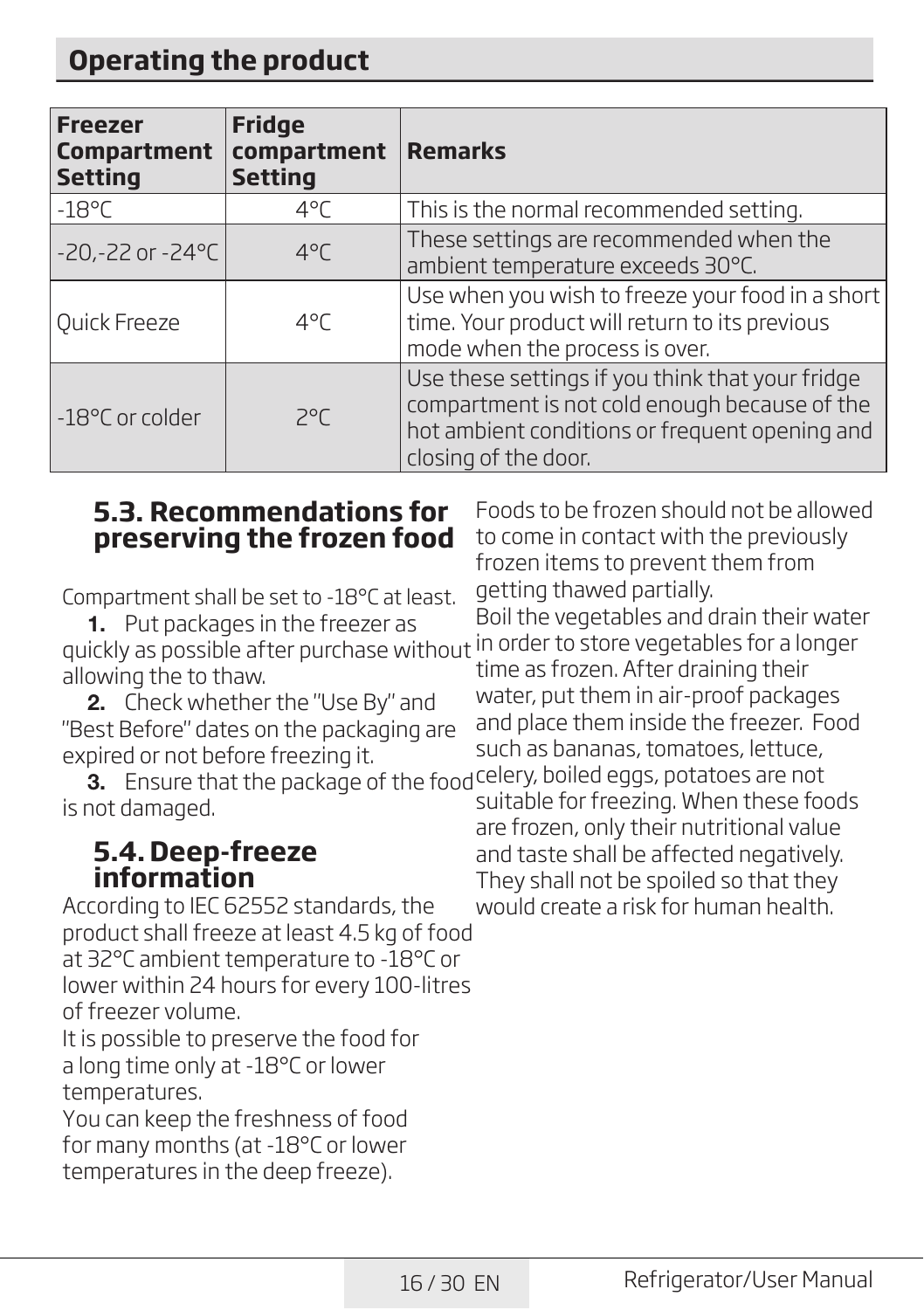# **5.5. Placing the food**

| Freezer<br>compartment<br>shelves        | Various frozen food<br>such as meat, fish,<br>ice cream, vegetables<br>and etc.                 |  |
|------------------------------------------|-------------------------------------------------------------------------------------------------|--|
| Refrigerator<br>compartment<br>shelves   | Food in pans, covered<br>plates and closed<br>containers, eggs (in<br>closed container)         |  |
| Door shelves<br>of fridge<br>compartment | Small and packaged<br>food or beverage                                                          |  |
| Crisper                                  | Vegetables and fruits                                                                           |  |
| Fresh zone<br>compartment                | Delicatessen<br>(breakfast food,<br>meat products that<br>shall be consumed in<br>a short time) |  |

# **5.6. Changing the door opening direction**

Door opening direction of your refrigerator can be changed according to the place you are using it.If this is necessary, please call your nearest Authorized Service.

Above description is a general expression.For information on changing the opening direction of the door, you must refer to the warning label located on the inner side of the door.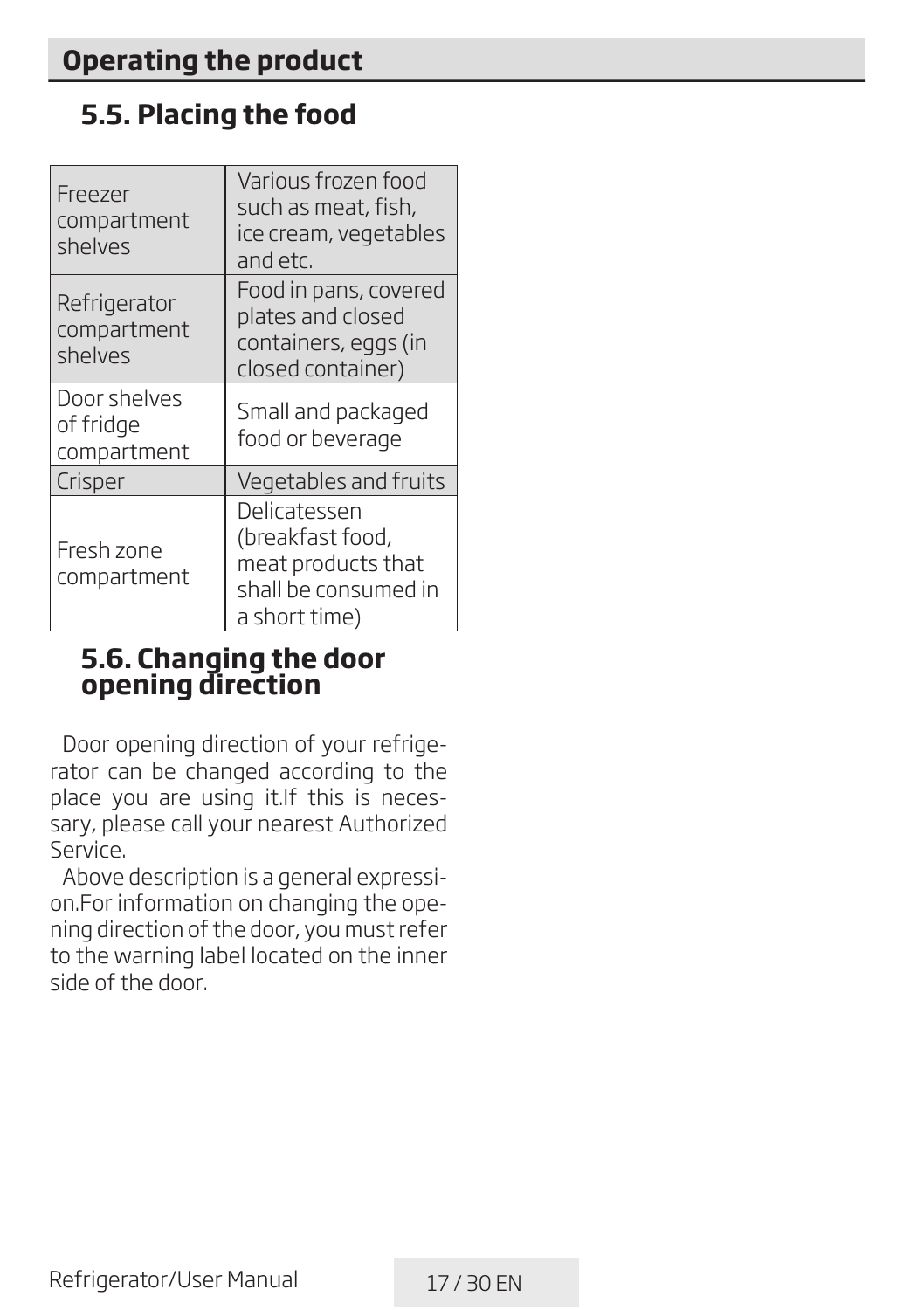# **6 Maintenance and cleaning**

 Cleaning your fridge at regular intervals will extend the service life of the product.



**A WARNING:** Unplug the product before cleaning it.

- Never use gasoline, benzene or similar substances for cleaning purposes.
- Never use any sharp and abrasive tools, soap, household cleaners, detergent and wax polish for cleaning.
- Dissolve one teaspoon of bicarbonate in half litre of water. Soak a cloth with the solution and wrung it thoroughly. Wipe the interior of the refrigerator with this cloth and the dry thoroughly.
- Make sure that no water enters the lamp housing and other electrical items.
- If you will not use the refrigerator for a long period of time, unplug it, remove all food inside, clean it and leave the door ajar.
- Check regularly that the door gaskets are clean. If not, clean them.
- To remove door and body shelves, remove all of its contents.
- Remove the door shelves by pulling them up. After cleaning, slide them from top to bottom to install.
- Never use cleaning agents or water that contain chlorine to clean the outer surfaces and chromium coated parts of the product. Chlorine causes corrosion on such metal surfaces.

# **6.1. Avoiding bad odours**

Materials that may cause odour are not used in the production of our refrigerators. However, due to inappropriate food preserving conditions and not cleaning the inner surface of the refrigerator as required can bring forth the problem of odour. Pay attention to following to avoid this problem:

- Keeping the refrigerator clean is important. Food residuals, stains, etc. can cause odour. Therefore, clean the refrigerator with bi-carbonate dissolved in water every few months. Never use detergents or soap.
- Keep the food in closed containers. Microorganisms spreading out from uncovered containers can cause unpleasant odours.
- Never keep the food that have passed best before dates and spoiled in the refrigerator.

# **6.2. Protecting the plastic surfaces**

Do not put liquid oils or oil-cooked meals in your refrigerator in unsealed containers as they damage the plastic surfaces of the refrigerator. If oil is spilled or smeared onto the plastic surfaces, clean and rinse the relevant part of the surface at once with warm water.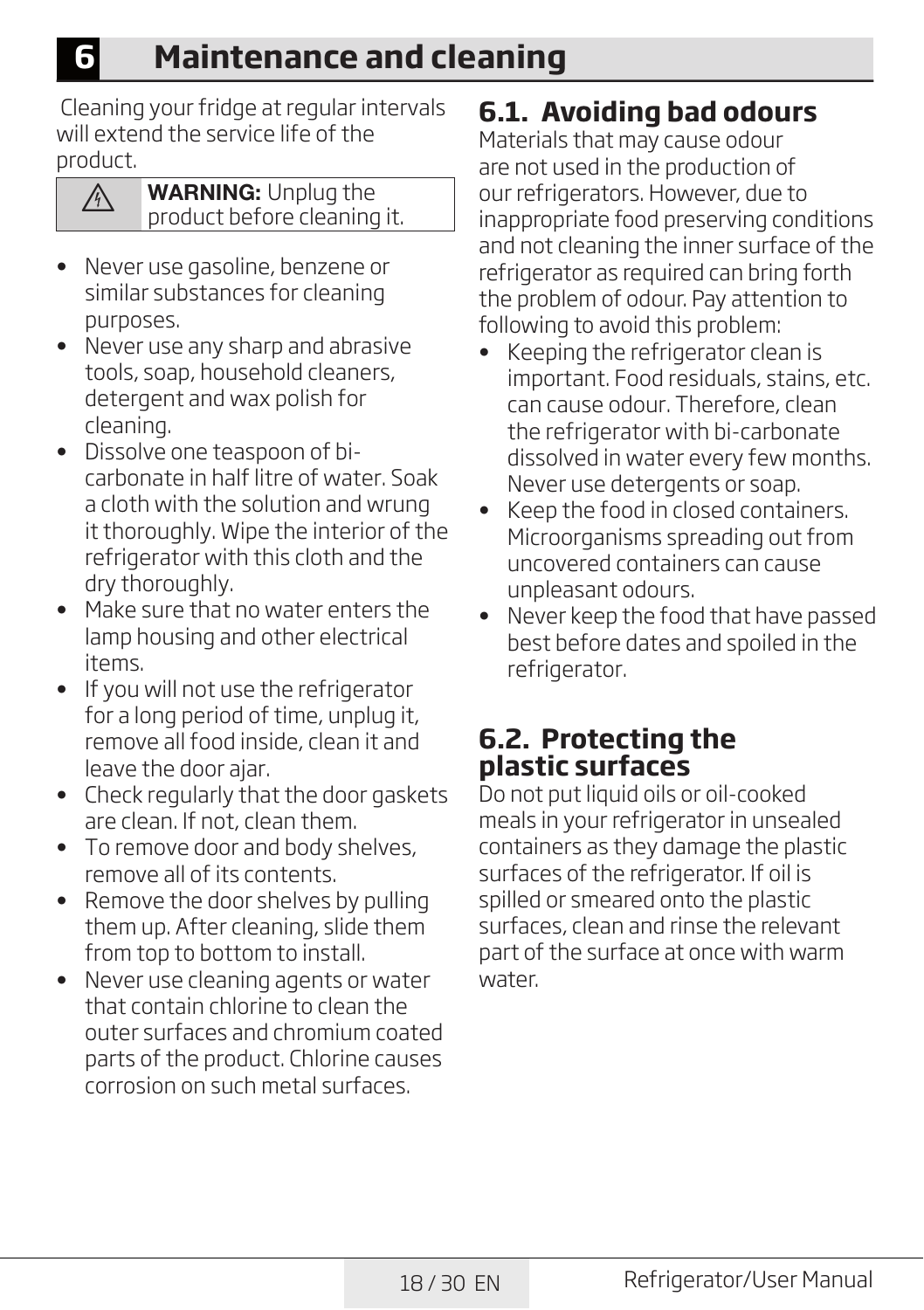# **7 Troubleshooting**

Check this list before contacting the service. Doing so will save you time and money. This list includes frequent complaints that are not related to faulty workmanship or materials. Certain features mentioned herein may not apply to your product.

#### The refrigerator is not working.

- The power plug is not fully settled. >>> Plug it in to settle completely into the socket.
- The fuse connected to the socket powering the product or the main fuse is blown. >>> Check the fuses.

#### Condensation on the side wall of the cooler compartment (MULTI ZONE, COOL, CONTROL and FLEXI ZONE).

- The door is opened too frequently >>> Take care not to open the product's door too frequently.
- The environment is too humid. > > > Do not install the product in humid environments.
- Foods containing liquids are kept in unsealed holders. > > > Keep the foods containing liquids in sealed holders.
- The product's door is left open. >>> Do not keep the product's door open for long periods.
- The thermostat is set to too low temperature. >>> Set the thermostat to appropriate temperature.

#### **Compressor is not working.**

- In case of sudden power failure or pulling the power plug off and putting back on, the gas pressure in the product's cooling system is not balanced, which triggers the compressor thermic safeguard. The product will restart after approximately 6 minutes. If the product does not restart after this period, contact the service.
- Defrosting is active. > > > This is normal for a fully-automatic defrosting product. The defrosting is carried out periodically.
- The product is not plugged in. > > > Make sure the power cord is plugged in.
- The temperature setting is incorrect. > > > Select the appropriate temperature setting.
- The power is out. > > > The product will continue to operate normally once the power is restored.

#### **The refrigerator's operating noise is increasing while in use.**

The product's operating performance may vary depending on the ambient temperature variations. This is normal and not a malfunction.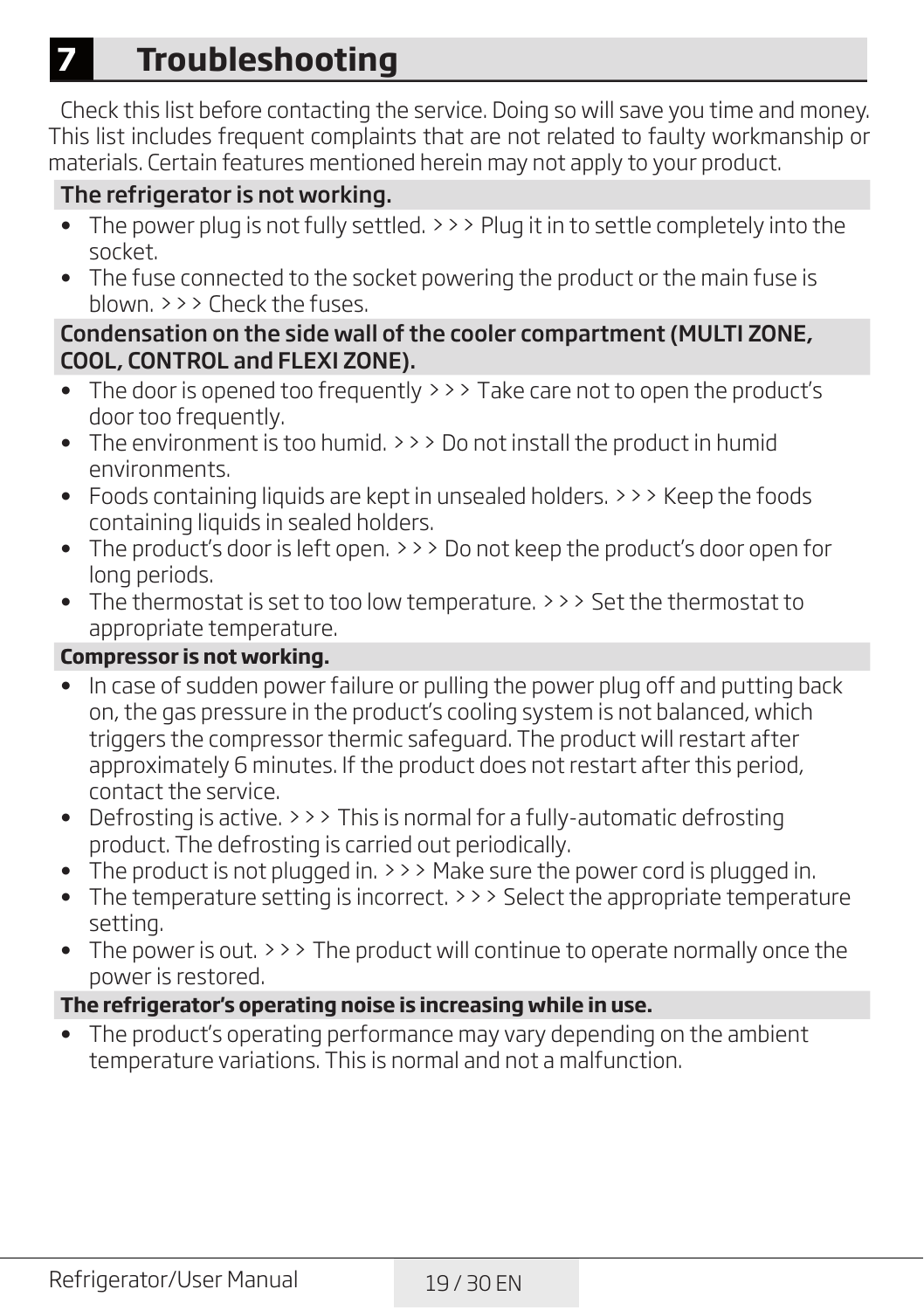# **Troubleshooting**

## **The refrigerator runs too often or for too long.**

- The new product may be larger than the previous one. Larger products will run for longer periods.
- The room temperature may be high. > > > The product will normally run for long periods in higher room temperature.
- The product may have been recently plugged in or a new food item is placed inside. >>> The product will take longer to reach the set temperature when recently plugged in or a new food item is placed inside. This is normal
- Large quantities of hot food may have been recently placed into the product. >>> Do not place hot food into the product.
- The doors were opened frequently or kept open for long periods. >>> The warm air moving inside will cause the product to run longer. Do not open the doors too frequently.
- The freezer or cooler door may be ajar. > > > Check that the doors are fully closed.
- The product may be set to temperature too low. >>> Set the temperature to a higher degree and wait for the product to reach the adjusted temperature.
- The cooler or freezer door washer may be dirty, worn out, broken or not properly settled. >>> Clean or replace the washer. Damaged / torn door washer will cause the product to run for longer periods to preserve the current temperature.

## **The freezer temperature is very low, but the cooler temperature is adequate.**

• The freezer compartment temperature is set to a very low degree. >>> Set the freezer compartment temperature to a higher degree and check again.

## **The cooler temperature is very low, but the freezer temperature is adequate.**

• The cooler compartment temperature is set to a very low degree. > > > Set the freezer compartment temperature to a higher degree and check again.

## **The food items kept in cooler compartment drawers are frozen.**

• The cooler compartment temperature is set to a very low degree. >>> Set the freezer compartment temperature to a higher degree and check again.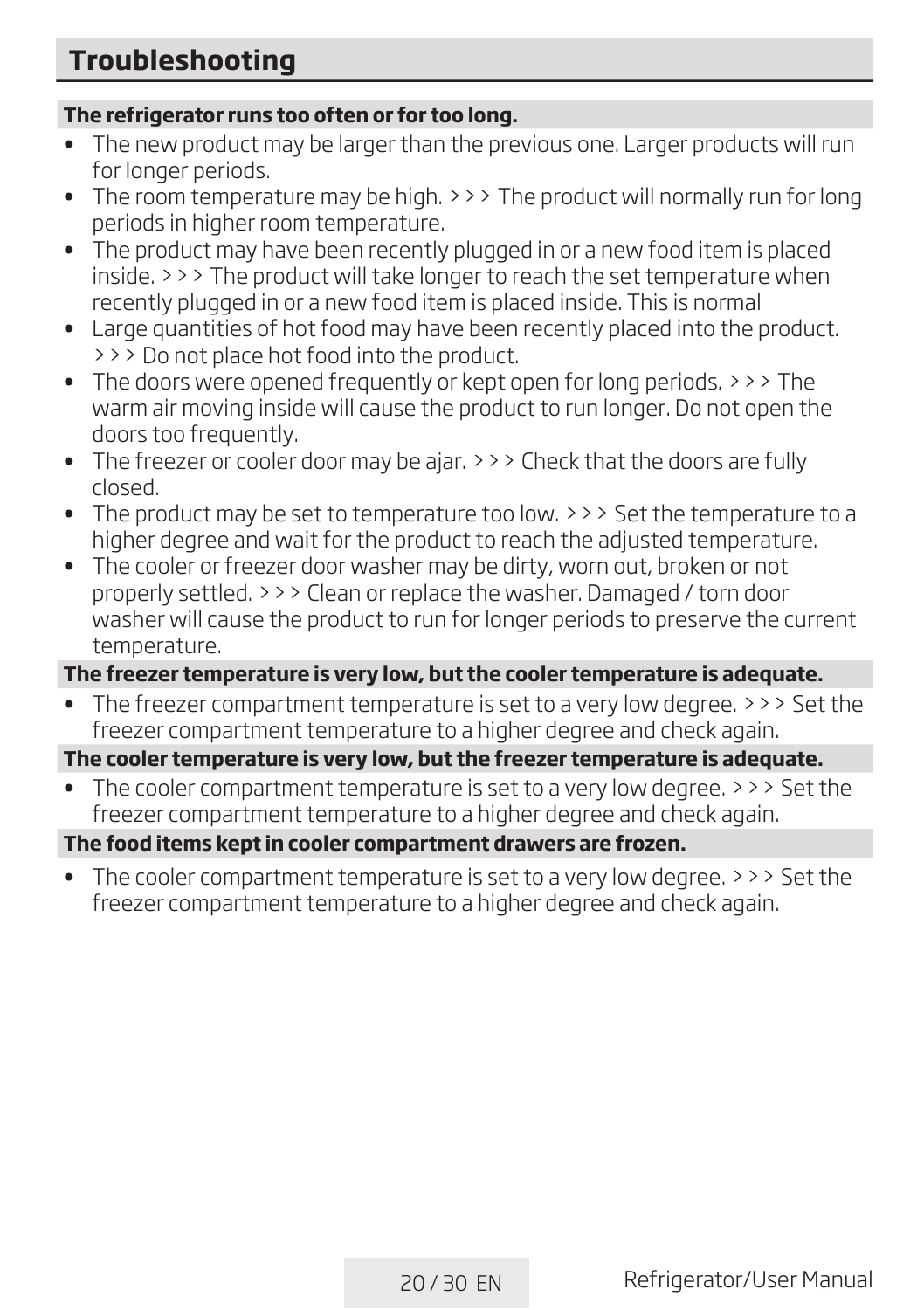#### **The temperature in the cooler or the freezer is too high.**

- The cooler compartment temperature is set to a very high degree. >>> Cooler compartment temperature setting has an effect on the freezer compartment temperature. Change the temperature of the cooler or freezer compartment and wait until the temperature of the related compartments come to the adequate level.
- The doors were opened frequently or kept open for long periods. >>> Do not open the doors too frequently.
- The door may be ajar.  $\rightarrow$   $\rightarrow$  Fully close the door.
- The product may have been recently plugged in or a new food item is placed inside. >>> This is normal. The product will take longer to reach the set temperature when recently plugged in or a new food item is placed inside.
- Large quantities of hot food may have been recently placed into the product. >>> Do not place hot food into the product.

#### **Shaking or noise.**

- The ground is not level or durable.  $\rightarrow$   $\rightarrow$  If the product is shaking when moved slowly, adjust the stands to balance the product. Also make sure the ground is sufficiently durable to bear the product.
- Any items placed on the product may cause noise. > > > Remove any items placed on the product.

#### **The product is making noise of liquid flowing, spraying etc.**

The product's operating principles involve liquid and gas flows.  $\rightarrow$   $\rightarrow$  This is normal and not a malfunction.

#### **There is sound of wind blowing coming from the product.**

• The product uses a fan for the cooling process. This is normal and not a malfunction.

#### **There is condensation on the product's internal walls.**

- Hot or humid weather will increase icing and condensation. This is normal and not a malfunction.
- The doors were opened frequently or kept open for long periods,  $\rightarrow$   $\rightarrow$  Do not open the doors too frequently; if open, close the door.
- The door may be ajar.  $\rightarrow$   $\rightarrow$  Fully close the door.

#### **There is condensation on the product's exterior or between the doors.**

• The ambient weather may be humid, this is quite normal in humid weather.  $\rightarrow$   $\rightarrow$   $\rightarrow$ The condensation will dissipate when the humidity is reduced.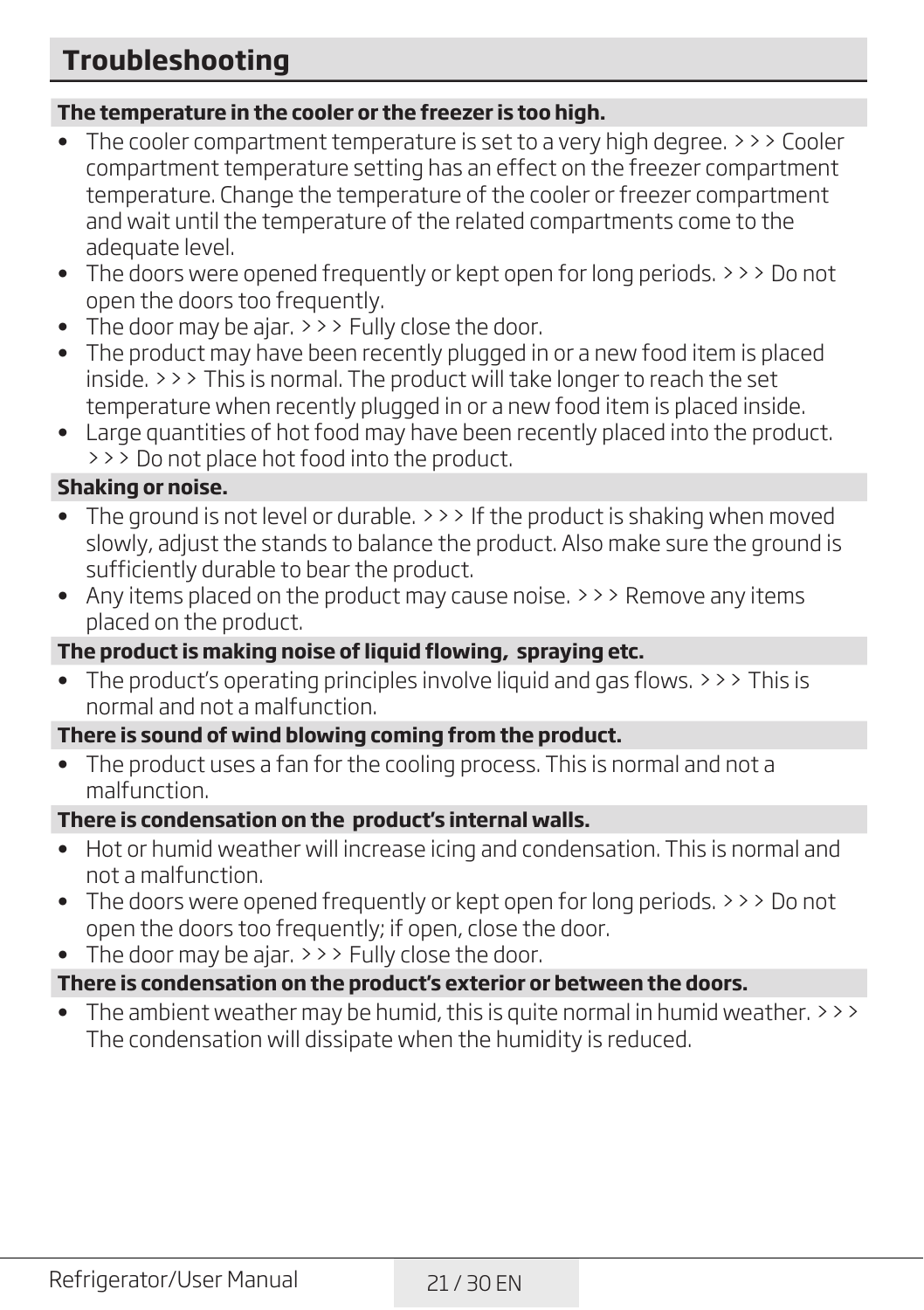# **Troubleshooting**

#### **The interior smells bad.**

- The product is not cleaned regularly. > > > Clean the interior regularly using sponge, warm water and carbonated water.
- Certain holders and packaging materials may cause odour. >>> Use holders and packaging materials without free of odour.
- The foods were placed in unsealed holders.  $\rightarrow$   $\rightarrow$  Keep the foods in sealed holders. Microorganisms may spread out of unsealed food items and cause malodour.
- Remove any expired or spoilt foods from the product.

#### **The door is not closing.**

- Food packages may be blocking the door. > > > Relocate any items blocking the doors.
- The product is not standing in full upright position on the ground. >>> Adjust the stands to balance the product.
- The ground is not level or durable. >>> Make sure the ground is level and sufficiently durable to bear the product.

#### **The vegetable bin is jammed.**

• The food items may be in contact with the upper section of the drawer.  $\rightarrow$   $\rightarrow$   $\rightarrow$ Reorganize the food items in the drawer.

**MARNING:** If the problem persists after following the instructions in this section, contact your vendor or an Authorized Service. Do not try to repair the product.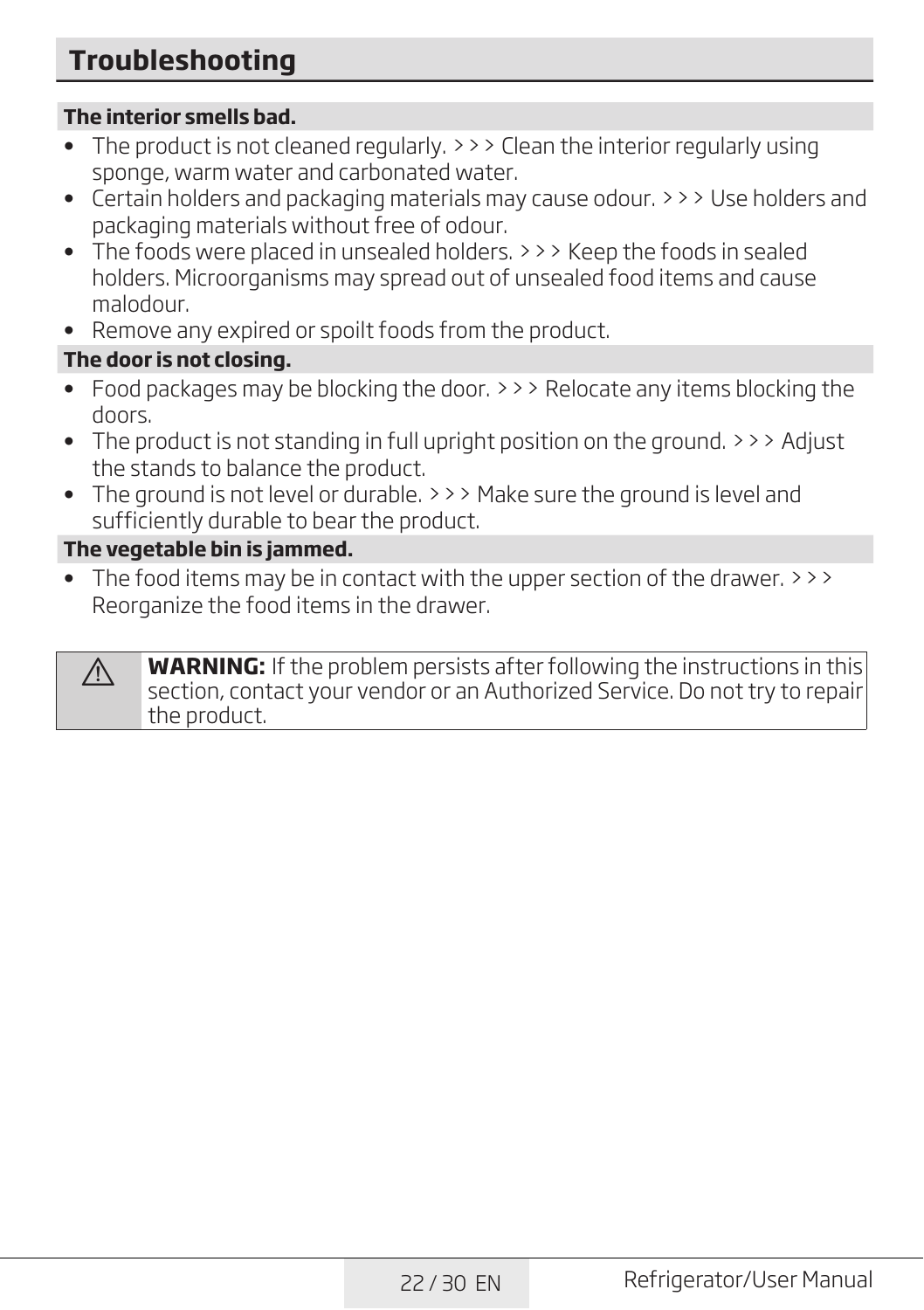#### BEKO UK AND IRELAND STANDARD MANUFACTURER GUARANTEE TERMS AND CONDITIONS

Your new Beko product is guaranteed against faulty materials, defective components or manufacturing defects.

The standard guarantee starts from the date of original purchase of the product, and lasts for a period of twelve (12) months unless Beko plc (the "Manufacturer") agrees to extend the guarantee for the product in writing.

If you have purchased an American style Fridge freezer, the standard guarantee starts from the date of original purchase of the product, and lasts for a period of twenty four (24) months unless Beko plc (the "Manufacturer") agrees to extend the guarantee for the product in writing.

If you have any questions about the guarantee on your product (including how long it is valid), please contact your retailer or our contact centre on

**0333 207 971**(UK and Northern Ireland) or **01 862 3411** (Republic of Ireland) This guarantee does not in any way diminish or affect your statutory rights in connection with the product. This guarantee is in addition to your statutory rights as a consumer. If you have any questions about these rights, please contact the retailer from which you purchased the product. In certain circumstances, it is possible that your statutory rights may offer additional or higher levels of protection than those offered under the terms of this guarantee.

#### What is covered by this guarantee?

- Repairs to the product required as a result of faulty materials, defective components or manufacturing defects.
- Functional replacement parts to repair a product.
- The costs of a Beko Approved Engineer to carry out the repair.

## What is not covered?

- Transit and delivery damage.
- Cabinet or appearance parts, including but not limited to control knobs, flaps and handles.
- Accessories and/or consumable items including but not limited to ice trays, scrapers, cutlery baskets, filters and light bulbs.
- Repairs necessary as a direct or indirect result of:
	- Accidental damage, misuse or abuse of a product.

- An attempted repair of a product by anyone other than a Beko Approved Engineer (the "Engineer").

- Installation or use of a product where such installation or use fails to meet the requirements contained in this guarantee or the User Instructions Booklet.

• Repairs to a product operated at any time on commercial or non-residential household premises (unless we have previously agreed to the installation environment).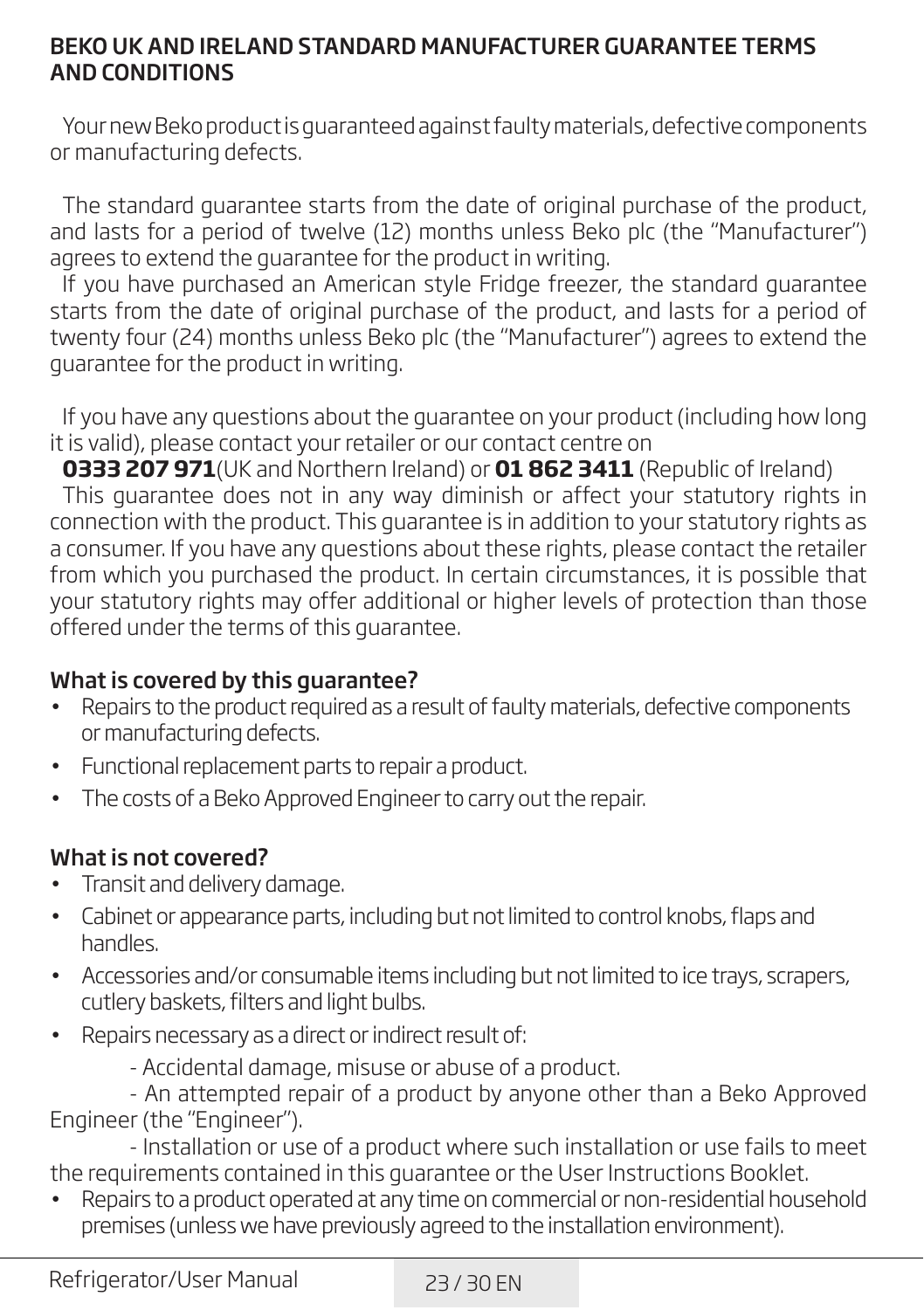This guarantee is limited to the cost of repairing the product. To the extent permitted by law, the Manufacturer does not accept and will not be held liable for any financial loss incurred in connection with the failure of any product to operate in accordance with the expected standards. Such financial loss includes but is not limited to loss arising from:

- Time taken off work.
- Damaged food, clothing or other items.
- Meals taken at restaurants or from takeaways.
- General compensation for inconvenience.

## Important Notes

1. Your product is designed and built for domestic household use only.

2. The quarantee will automatically be void if the product is installed or is used in commercial or non-residential domestic household premises, unless we have previously agreed to the installation environment.

**3.** The product must be correctly installed, located and operated in accordance with the instructions contained in the User Instructions Booklet provided with your product.

4. Professional installation by a qualified Electrical Domestic Appliance Installer is recommended for all Washing Machines, Dishwashers and Electric Cookers (as incorrect installation may result in you having to pay for the cost of repairing the product).

5. Gas Cookers must be professionally installed by a Gas Safe (or Gas Networks Ireland for Republic of Ireland) registered gas installer.

6. This guarantee is given in respect of products purchased and used within the United Kingdom and the Republic of Ireland.

7. This guarantee is effective from the initial date of purchase of a new product from an authorised retailer and will be void if the product is resold.

8. This quarantee does not apply to graded sales (where the product is purchased as a "second").

9. Possession of a copy of these terms and conditions does not necessarily mean that a product has the benefit of this guarantee. If you have any questions, please call our Call Centre on the number set out above.

10. The Manufacturer reserves the right to terminate the guarantee if its staff or representatives are subjected to physical or verbal abuse in the course of carrying out their duties.

11. Optional extras, where available (i.e. extendable feet) are supplied on a chargeable basis only.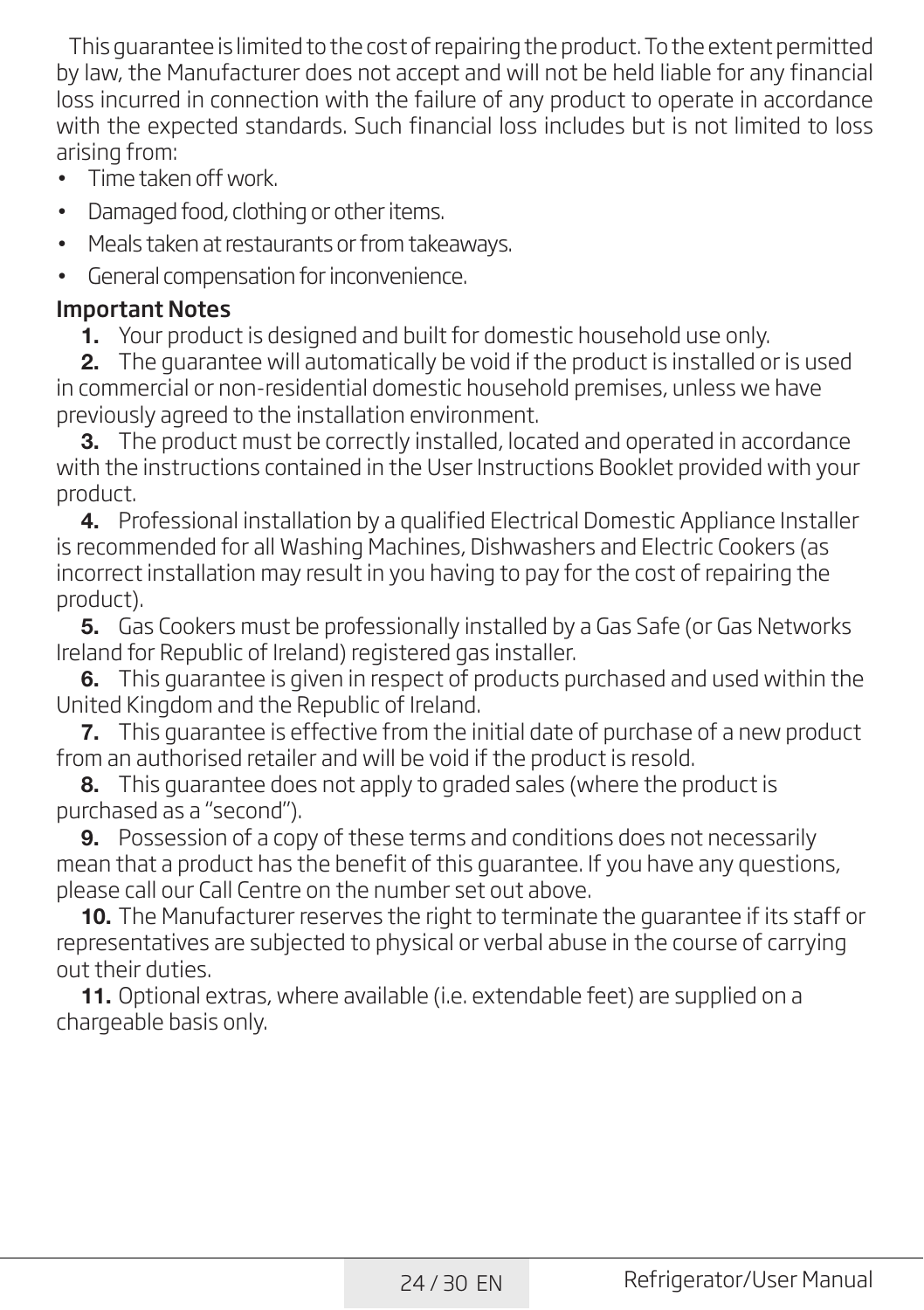## Does Beko offer replacements?

This is a repair-only guarantee. On occasion, the Manufacturer may at its sole discretion, replace your product with a new product instead of carrying out a repair. Where a replacement is offered, this would normally be an identical model but when this is not possible, a model of similar specification will be provided. The Manufacturer will cover the costs and arrange for the delivery of the new product and for the return of the old product. Any costs related to disconnecting the faulty product and installing the replacement product will not be borne by the Manufacturer unless previously agreed to in writing. The original guarantee will continue to apply to the replacement product; the new product will not come with a new guarantee.

## When will the repair take place?

Our Engineers work Monday to Friday 9.00am to 5.00pm. Appointments outside these hours may be possible at the sole discretion of the Manufacturer but cannot be guaranteed. Whilst our Engineers will endeavour to minimize inconvenience and to meet requests for specific timed appointments, this cannot be guaranteed. We will not be liable for delays or if it is unable to carry out a repair because a convenient appointment cannot be arranged.

## Will there be any charge for the repairs?

It is your responsibility to provide evidence to the Engineer that your product is covered by this guarantee with a proof of purchase. The Manufacturer reserves the right to charge for the reasonable cost of any service call if:

- You cannot provide evidence that your product is covered by this guarantee.
- Where a service call has been made and the engineer finds that there is no fault with your product.
- That your product has not been installed or operated in accordance with the User Instructions Booklet.
- That the fault was caused by something other than faulty materials, defective components or manufacturing defects.
- For missed appointments.

Payment of these costs are due immediately upon the Engineer providing you with an invoice. The Manufacturer reserves the right to terminate the guarantee if you fail to pay the costs for the service call in a timely manner.

If you are a resident of the United Kingdom, this guarantee will be governed by English law and subject to the English Courts, save where you live in another part of the United Kingdom, in which case the law and courts of that location will apply.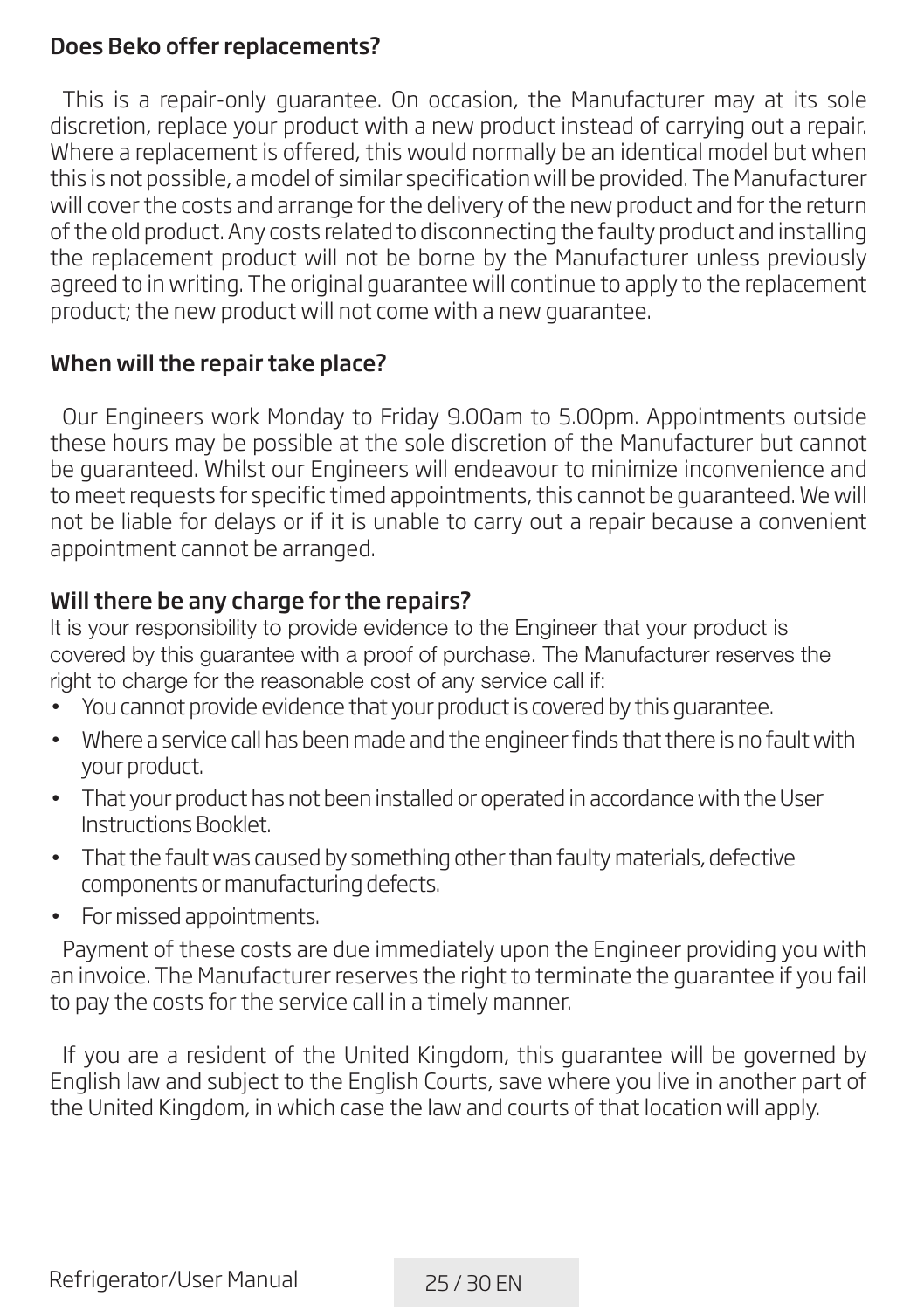If you are resident in the Republic of Ireland, this guarantee will be governed by Irish law and the Irish courts will have jurisdiction.

This guarantee is provided by Beko plc. Beko House, 1 Greenhill Crescent, Watford, Hertfordshire. WD18 8QU.

#### Beko plc is registered in England and Wales with company registration number 02415578 BEKO UK AND IRELAND BUILT-IN APPLIANCES GUARANTEE TERMS AND **CONDITIONS**

If you have purchased a built-in or integrated appliance, and registered it within 90 days of purchase by completing the online registration form, then the standard 12 month guarantee will be extended to 24 months, under the same terms and conditions as detailed in our Standard Guarantee Terms and Conditions.

## HOW TO OBTAIN SERVICE FOR YOUR APPLIANCE

Please keep your purchase receipt or other proof of purchase details in a safe place; you will need to have this documentation available should the product require attention under guarantee.

Please take a few moments to complete the details below, as you will need this information when you call us, or to use our online services. When you call us you may be required to input your serial number into your telephone keypad. For help please visit beko.co.uk/support/model-finder

- The product model number is printed on the Operating Instruction Booklet / User guide
- The product model and serial number is printed on the Rating Label affixed to the appliance.
- The Retailer (Purchased from) and Date of purchase will be printed on your purchase receipt or other proof of purchase paperwork

Recording of these details alone will not count as proof of purchase. A valid proof of purchase is required for requesting service under guarantee.

| Model number   Serial number | Purchased from | Date of purchase |
|------------------------------|----------------|------------------|
|                              |                |                  |
|                              |                |                  |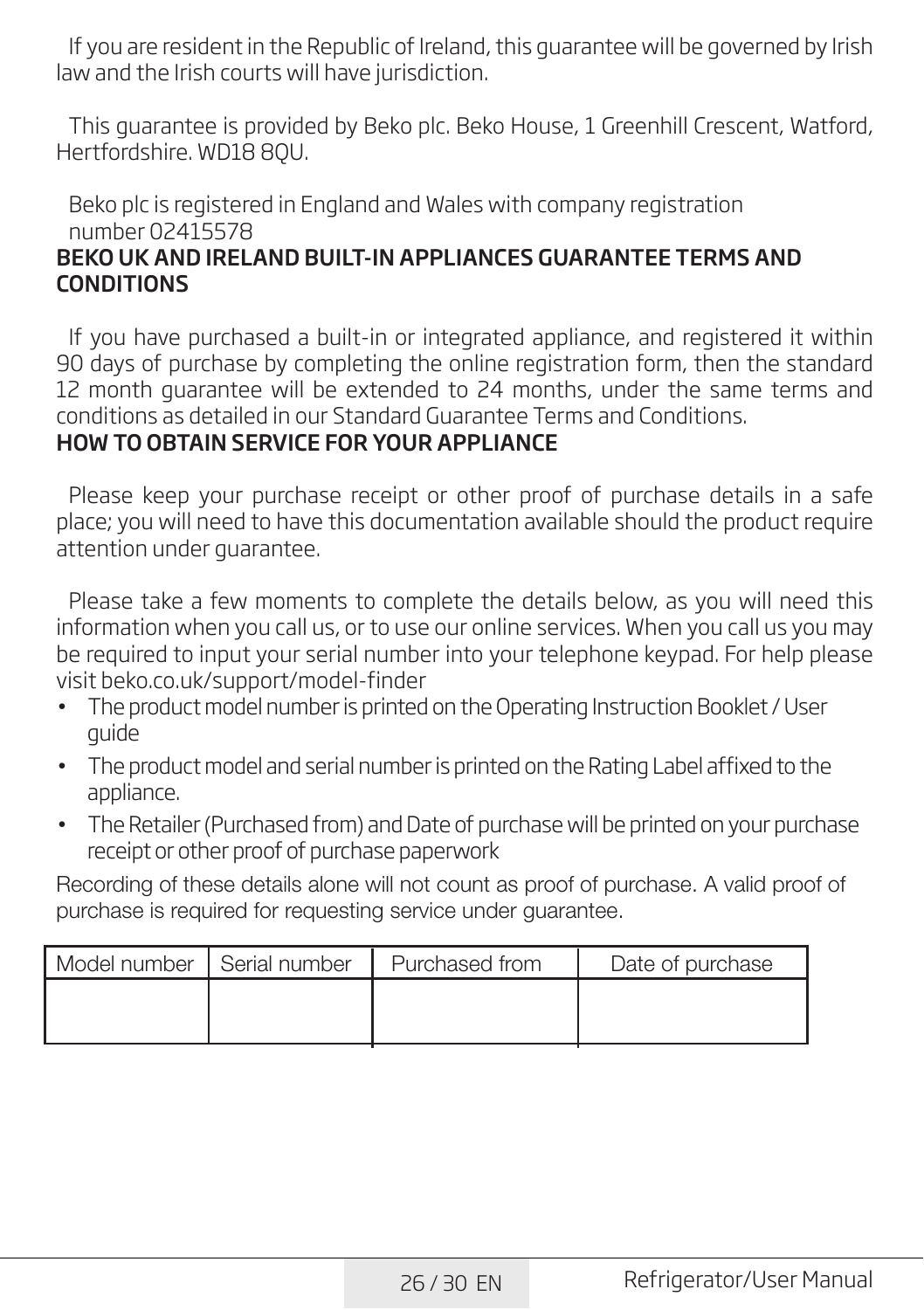#### For service under guarantee or for product advice please call our Contact centre

Before requesting service please check the troubleshooting guide in the Operating Instructions booklet, as a charge may be levied where no fault is found, and even though your product may still be under guarantee.

After arranging service the area around the product must be easily accessible to the Engineer, without the need for cabinets or furniture to be removed or moved.

It is your responsibility to ensure our Engineers have a clean and safe environment to carry out any repairs.

Please have your Model number and Serial number available when you call us, as you may be required to input your serial number into your telephone keypad during your call.

UK Mainland & Northern Ireland:

# 0333 207 9710

Landline or mobile calls to 0333 numbers cost no more than calls to geographic numbers 01 or 02, and are charged at the basic rate. Calls from landlines and mobiles are included in free call packages but please check with your telephone service provider for exact call charges.

## Republic of Ireland:

# 01 862 3411

## Service once the manufacturers guarantee has expired

If you have purchased an extended guarantee please refer to the instructions contained within the extended guarantee agreement document, otherwise please call us using the appropriate number above, where service can be obtained at a charge.

Should you experience any difficulty in obtaining service please call us on **0333 207 9710** or **01 862 3411**

## Contact us though our website

Send us a secure message through our online contact us form. Please visit our website, click Contact Us and choose a product support topic from the list of options. Complete the required details and click send message.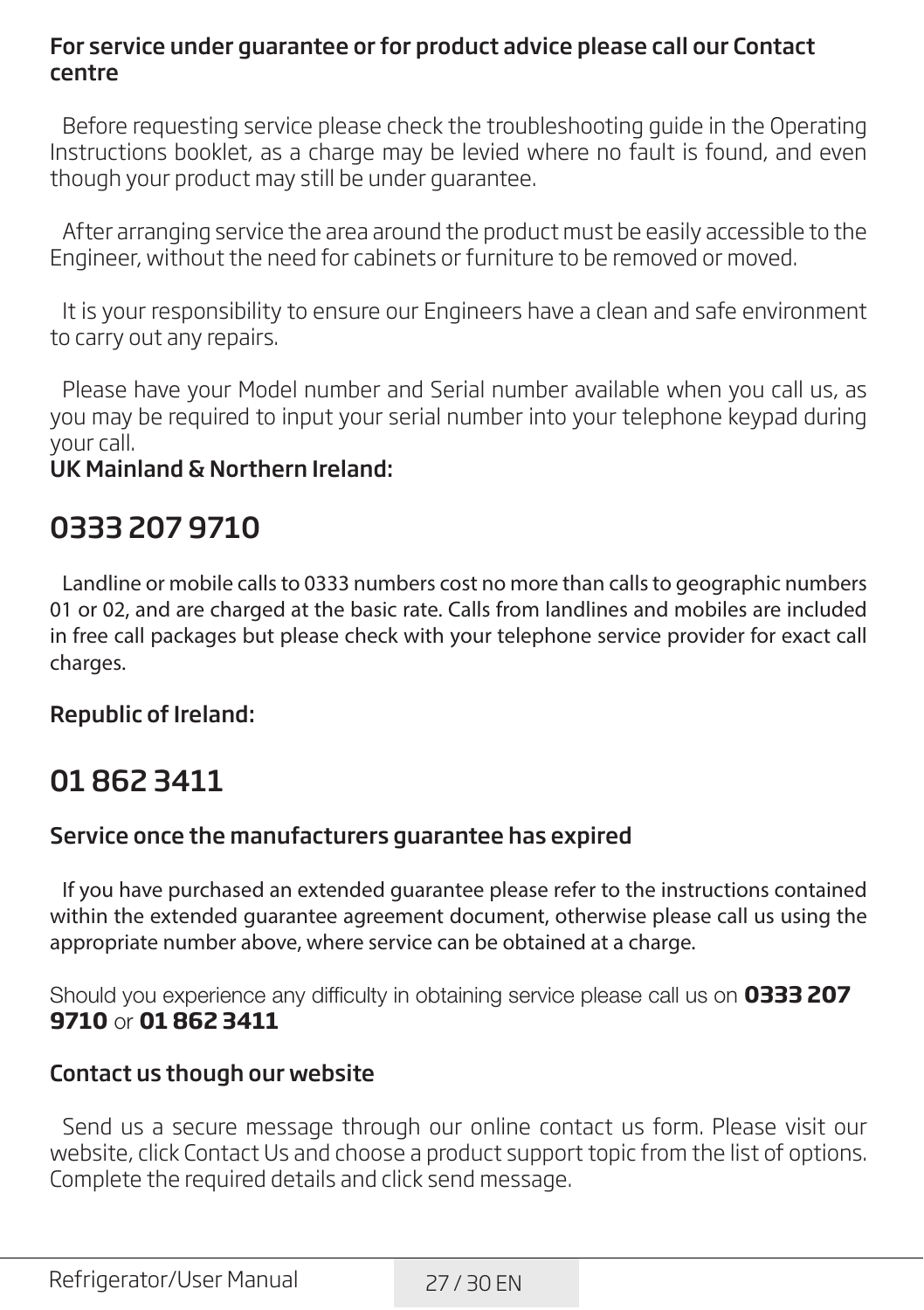# Product registrations

For UK registrations please visit beko.co.uk/register and for the Republic of Ireland visit beko.ie/register.